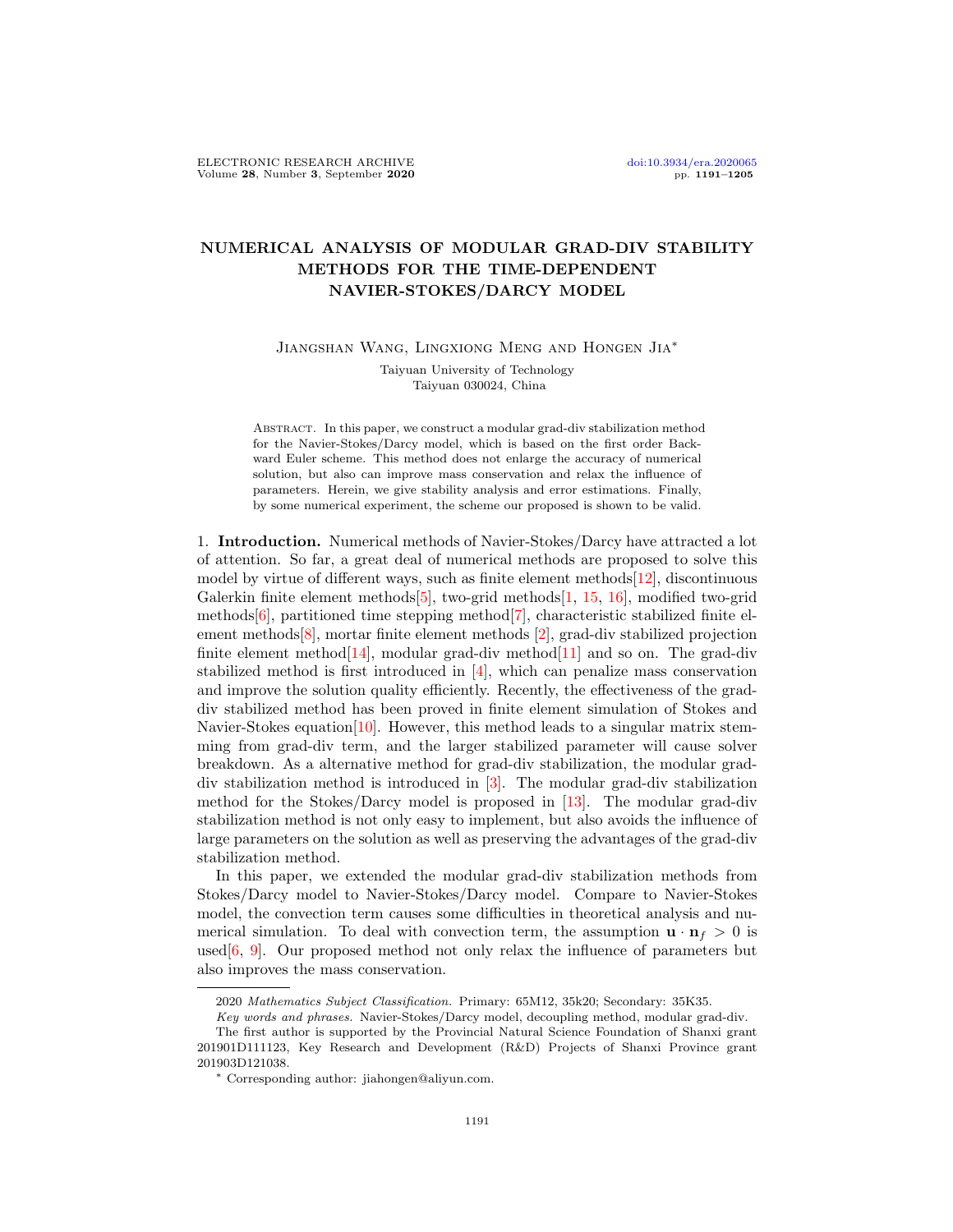The rest of this paper is organized as follows: In section 2, some notations and the time-dependent Navier-Stokes/Darcy model are introduced; In section 3, we give the modular grad-div stabilization method, and stability analysis is provided ; In section 4, under some regularity assumptions imposed on the true solution, error estimates are also given; In section 5, Some numerical experiments are given to verify the theoretical result, we compared with the standard scheme, standard grad-div scheme and modular grad-div scheme in the numerical experiment; Finally some conclusions are obtained in section 6.

2. Functional setting of the time-dependent Navier-Stokes/Darcy model. The model we considered is confined in a bounded domain  $\Omega \in R^d (d = 2 \text{ or } 3)$ , which is decomposed into a fluid flow region  $\Omega_f$  and porous media flow region  $\Omega_p$ , see figure 1. Here,  $\Omega_f \cap \Omega_p = \emptyset$ ,  $\overline{\Omega}_f \cup \overline{\Omega}_p = \overline{\Omega}$  and  $\overline{\Omega}_f \cap \overline{\Omega}_p = \Gamma$ ,  $\Gamma_f = \partial \Omega_f \cap \partial \Omega$ ,  $\Gamma_p = \partial \Omega_p \cap \partial \Omega$ . In the sake of simplicity, we assume that  $\partial \Omega_f$  and  $\partial \Omega_p$  are smooth enough throughout this paper.



FIGURE 1. The global domain  $\Omega$ .

The time-dependent Navier-Stokes equation govern the fluid flow in  $\Omega_f$  is expressed as

$$
\frac{\partial \mathbf{u}}{\partial t} - \nu \Delta \mathbf{u} + (\mathbf{u} \cdot \nabla) \mathbf{u} + \nabla p = \mathbf{f}_1(x, t) \quad \text{in } \Omega_f \times (0, T),
$$
  

$$
\nabla \cdot \mathbf{u} = 0 \quad \text{in } \Omega_f \times (0, T),
$$
  

$$
\mathbf{u}(x, 0) = \mathbf{u}^0(x) \quad \text{in } \Omega_f.
$$
 (1)

here  $\mathbf{u} = \mathbf{u}(x, t)$  is the fluid velocity filed,  $p = p(x, t)$  is the pressure, function  $\mathbf{f}_1$  is the external force, and coefficient  $\nu > 0$  is the kinetic viscosity.

The Darcy equation govern the porous media flow in  $\Omega_p$  is expressed as :

$$
S_0 \frac{\partial \phi}{\partial t} + \nabla \cdot \mathbf{u}_p = f_2(x, t) \qquad \text{in } \Omega_p \times (0, T),
$$
  
\n
$$
\mathbf{u}_p = -\mathbf{K} \nabla \phi \qquad \text{in } \Omega_p \times (0, T),
$$
  
\n
$$
\phi(x, 0) = \phi^0(x) \qquad \text{in } \Omega_p.
$$
  
\n(2)

here the first equation is the saturated flow model and the second equation is the Darcy's law.  $S_0$  is the specific mass storativity coefficient,  $\mathbf{u}_p = \mathbf{u}_p(x, t)$  the velocity,  $\phi = \phi(x, t)$  the hydraulic head, **K** is the hydraulic conductivity tensor. We assume that **K** is a positive symmetric tensor and the function  $f_2$  is a source term.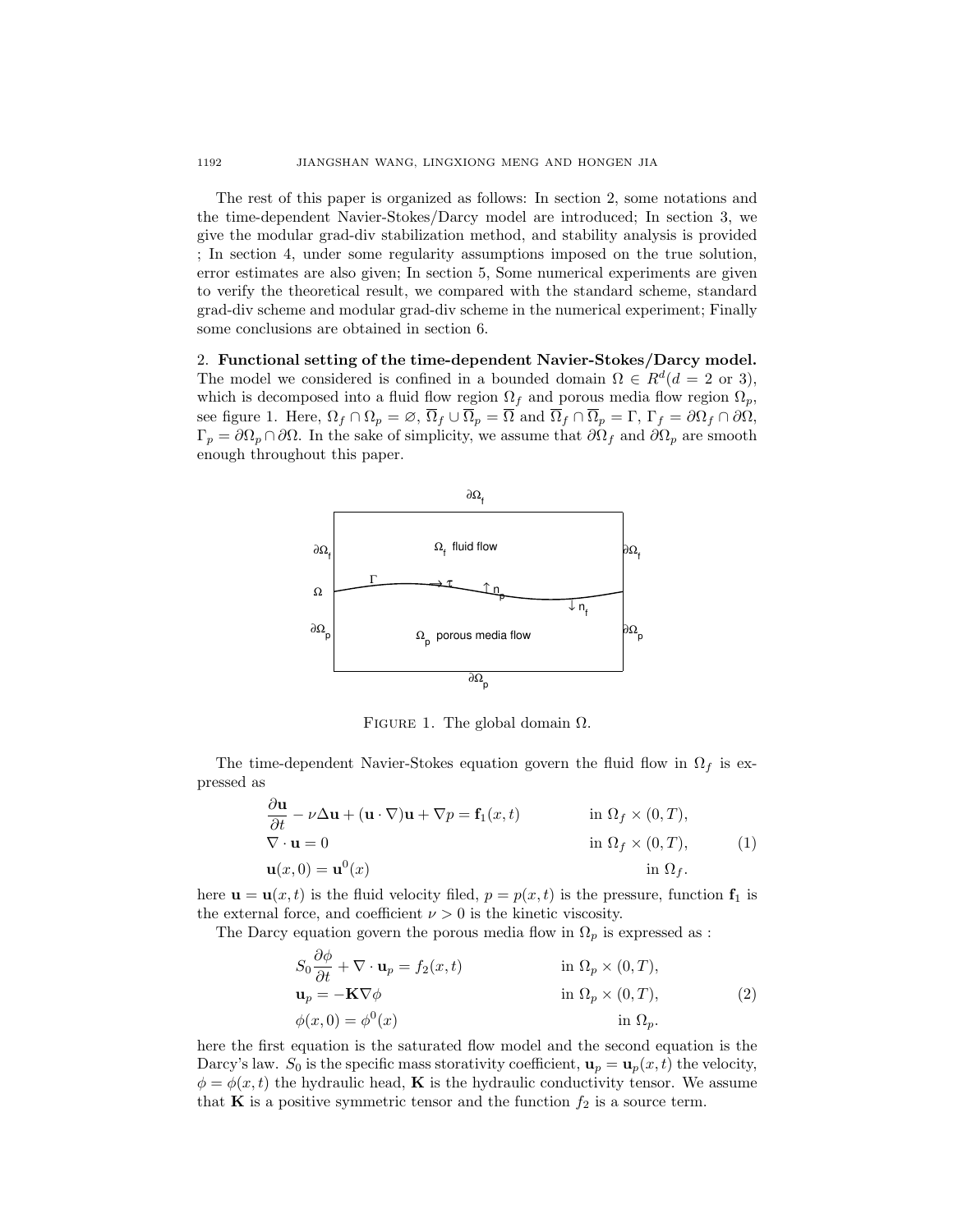We know that

$$
\phi=z+\frac{p_p}{\rho g}
$$

is the piezometric head, where  $p_p$  denotes the dynamic pressure,  $\rho$  is the height from a reference level.

Substituting the second formula of (2) into the first formula of (2), the following Darcy equation can be obtained:

$$
S_0 \frac{\partial \phi}{\partial t} - \nabla \cdot (\mathbf{K} \nabla \phi) = f_2(x, t) \qquad \text{in } \Omega_p \times (0, T). \tag{3}
$$

The interface conditions of the conservation of mass, balance of forces, and the Beavers-Joseph-Saffman condition are imposed on the interface Γ by:

$$
\mathbf{u} \cdot \mathbf{n}_f + \mathbf{u}_p \cdot \mathbf{n}_p = 0 \qquad \text{on } \Gamma \times (0, T) \tag{4}
$$

$$
p - \nu n_f \frac{\partial \mathbf{u}}{\partial \mathbf{n}_f} = g\phi \qquad \text{on } \Gamma \times (0, T), \tag{5}
$$

$$
-\nu\tau_i \frac{\partial \mathbf{u}}{\partial \mathbf{n}_f} = \frac{\alpha \sqrt{g\nu}}{\sqrt{\tau_i \cdot \mathbf{K}\tau_i}} \mathbf{u} \cdot \tau_i, i = 1, \cdots, d-1 \quad \text{on } \Gamma \times (0, T), \tag{6}
$$

where,  $n_f$  and  $n_p$  are the unit outward normal vectors on  $\partial\Omega_f$  and  $\partial\Omega_p$ , respectively, and  $\tau_i, i = 1, \dots, d-1$ , are the orthonormal tangential unit vectors on the interface Γ, g is the gravitational acceleration,  $\alpha$  is a positive parameter depending on the properties of the porous medium and must be determined experimentally.

For simplicity of analysis, we impose the following boundary conditions on  $\Gamma_f, \Gamma_p$ :

$$
\mathbf{u} = 0 \qquad \text{on } \Gamma_f \times (0, T) \n\phi = 0 \qquad \text{on } \Gamma_p \times (0, T)
$$
\n(7)

In this paper, we assume that:

$$
\mathbf{u} \cdot \mathbf{n}_f > 0 \qquad \text{on} \quad \Gamma. \tag{8}
$$

The assumption is not hold for general case of Navier-Stokes/Darcy Model. But for the gentle river, the water infiltration satisfies the assumption  $\mathbf{u} \cdot \mathbf{n}_f > 0$  on the interface. It is a special case of Navier-Stokes/Darcy Model.

Next, Hillbert spaces will be introduced:

$$
H_f = \{ \mathbf{v} \in (H^1(\Omega_f))^d : \mathbf{v} = 0 \text{ on } \Gamma_f \},
$$
  
\n
$$
H_p = \{ \psi \in H^1(\Omega_p) : \psi = 0 \text{ on } \Gamma_p \},
$$
  
\n
$$
Q = L^2(\Omega_f).
$$

where  $(\cdot, \cdot)_D$  denotes the  $L^2$  inner produce in the domain D, with corresponding norm  $|| \cdot ||_D$ . In the rest of this paper, we neglect the subscript. The spaces  $H_f$  and  $H_p$  are equipped with the following norms:

$$
||\mathbf{u}||_{H_f} = ||\nabla \mathbf{u}||_{L^2(\Omega_f)} = \sqrt{(\nabla \mathbf{u}, \nabla \mathbf{u})_{\Omega_f}} \,\forall \mathbf{u} \in H_f,
$$
  

$$
||\phi||_{H_p} = ||\nabla \phi||_{L^2(\Omega_p)} = \sqrt{(\nabla \phi, \nabla \phi)_{\Omega_f}} \,\forall \phi \in H_p.
$$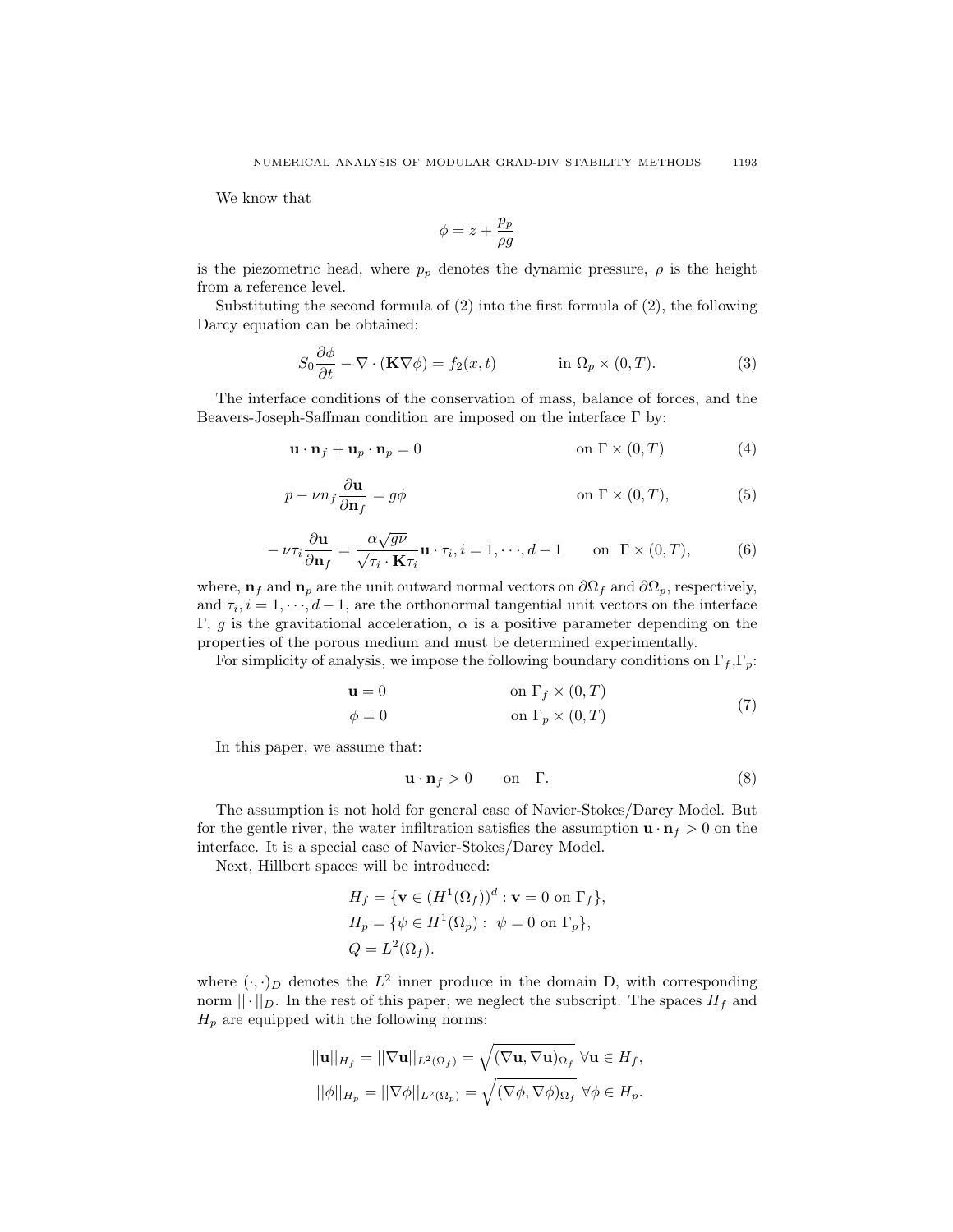Some discrete norms are defined as,

$$
||w||_{L^{2}(0,T;H^{s}(\Omega_{f,p}))}^{2} = \Delta t \sum_{n=0}^{N} ||w^{n}||_{H^{s}(\Omega_{f,p})}^{2},
$$
  

$$
||w||_{L^{\infty}(0,T;H^{s}(\Omega_{f,p}))} = \max_{0 \leq n \leq N} ||w^{n}||_{H^{s}(\Omega_{f,p})}.
$$

Due to  $\nabla \cdot \mathbf{u} = 0$ , we define a trilinear form  $a_{f,c}(\cdot;\cdot,\cdot)$  as follows

$$
a_{f,c}(\mathbf{u}; \mathbf{v}, \mathbf{w}) = ((\mathbf{u} \cdot \nabla)\mathbf{v}, \mathbf{w})_f + \frac{1}{2}(\nabla \cdot \mathbf{u}, \mathbf{v} \cdot \mathbf{w})_f
$$
  
=  $\frac{1}{2}((\mathbf{u} \cdot \nabla)\mathbf{v}, \mathbf{w})_f - \frac{1}{2}((\mathbf{u} \cdot \nabla)\mathbf{w}, \mathbf{v})_f + \frac{1}{2}\langle \mathbf{v} \cdot \mathbf{w}, \mathbf{u} \cdot \mathbf{n}_f \rangle_{\Gamma},$  (9)

under the condition (8), we have

$$
a_{f,c}(\mathbf{u}; \mathbf{v}, \mathbf{v}) \ge 0. \tag{10}
$$

Then, we have the following estimates for  $a_{f,c}$ :

$$
a_{f,c}(\mathbf{u}, \mathbf{v}, \mathbf{w}) \le C_1 ||\nabla \mathbf{u}|| ||\nabla \mathbf{v}|| ||\nabla \mathbf{w}||,
$$
  
\n
$$
a_{f,c}(\mathbf{u}, \mathbf{v}, \mathbf{w}) \le C_2 ||\mathbf{u}|| ||\nabla \mathbf{v}|| ||\nabla \mathbf{w}||.
$$
\n(11)

In addition, we recall the Poincaré inequality and trace inequality. There exist positive constants  $c_p$  and  $c_t$  which only depend on the domain  $\Omega_f$  and exist  $\tilde{c}_p$  and  $\tilde{c}_t$  which only depend on the domain  $\Omega_p$ .

$$
\begin{aligned}\n||\mathbf{v}||_{L^2} &\leq c_p ||\mathbf{v}||_f & ||\nabla||_{L^2(\Gamma)} \leq c_t ||\mathbf{v}||_{L^2(\Omega_f)}^{\frac{1}{2}} ||\mathbf{v}||_{H^1(\Omega_f)}^{\frac{1}{2}}, \\
||\psi||_{L^2} &\leq \tilde{c}_p ||\psi||_p & ||\psi||_{L^2(\Gamma)} \leq \tilde{c}_t ||\psi||_{L^2(\Omega_p)}^{\frac{1}{2}} ||\psi||_{H^1(\Omega_p)}^{\frac{1}{2}}, \\
||\nabla \cdot \mathbf{u}|| &\leq \sqrt{d} ||\nabla \mathbf{u}||, & d = 2, or 3.\n\end{aligned}
$$

Thus, the weak formulation of the time-dependent Naiver-Stokes/Darcy model is to find  $\mathbf{u}:[0,T]\rightarrow H_f, p:[0,T]\rightarrow Q, \phi:[0,T]\rightarrow H_p,$  such that

$$
(\mathbf{u}_t, \mathbf{v})_f + a_f(\mathbf{u}, \mathbf{v}) + b(\mathbf{v}, p) + a_\Gamma(\mathbf{v}, \phi) + a_{f,c}(u; u, v) = (\mathbf{f}_1, \mathbf{v})_f \quad \forall \mathbf{v} \in H_f,
$$
  
\n
$$
b(\mathbf{u}, q) = 0 \qquad \forall q \in Q, \quad (12)
$$
  
\n
$$
gS_0(\phi_t, \psi)_p + a_p(\phi, \psi) - a_\Gamma(\mathbf{u}, \psi) = g(f_2, \psi)_p \qquad \forall \psi \in H_p.
$$

Where

$$
a_f(\mathbf{u}, \mathbf{v}) = \nu(D(\mathbf{u}), D(\mathbf{v})) + \sum_{i=1}^{d-1} \int_{\Gamma} \alpha \sqrt{\frac{\nu g}{\tau_i \cdot \mathbf{K} \tau_i}} (\mathbf{u} \cdot \tau_i)(\mathbf{v} \cdot \tau_i) ds,
$$
  
\n
$$
a_p(\phi, \psi) = g(\mathbf{K} \nabla \phi, \nabla \psi)_p,
$$
  
\n
$$
a_{\Gamma}(\mathbf{v}, \phi) = g \int_{\Gamma} \phi \mathbf{v} \cdot \mathbf{n}_f ds,
$$
  
\n
$$
a_{f,c}(\mathbf{u}, \mathbf{u}, \mathbf{v}) = ((\mathbf{u} \cdot \nabla)\mathbf{u}, \mathbf{v})_f,
$$
  
\n
$$
b(\mathbf{v}, p) = -(p, \nabla \cdot \mathbf{v})_f.
$$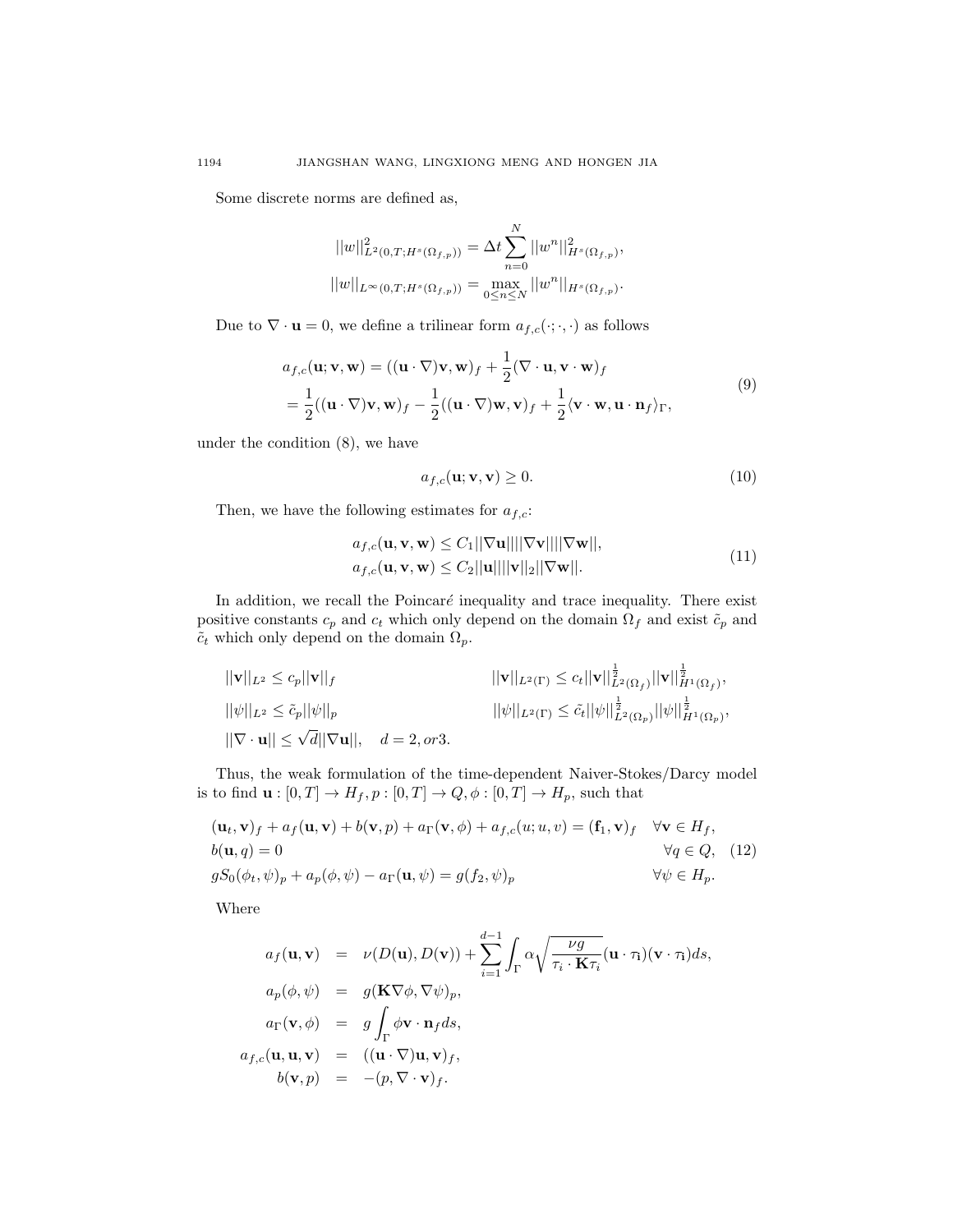Bilinear forms  $a_f$  and  $a_p$  are continuous and coercive:

$$
a_f(\mathbf{u}, \mathbf{v}) \le C_3 ||\mathbf{u}||_{H_f} ||\mathbf{v}||_{H_f},
$$
  
\n
$$
a_f(\mathbf{u}, \mathbf{u}) \ge \nu ||\mathbf{u}||_{H_f}^2,
$$
  
\n
$$
a_p(\phi, \psi) \le g\lambda_{max} ||\phi||_{H_p} ||\psi||_{H_p},
$$
\n(13)

$$
a_p(\phi, \phi) \ge g \lambda_{min} ||\phi||^2_{H_p}
$$

The interface coupling term  $a_{\Gamma}$  satisfies the following estimates:

$$
|a_{\Gamma}(\mathbf{u},\phi)| \leq C_4 ||\nabla \mathbf{u}||_f ||\nabla \phi||_p
$$
  
\n
$$
|a_{\Gamma}(\mathbf{u},\phi)| \leq C_5 g^2 h^{-1} ||\mathbf{u}||_f^2 + ||\nabla \phi||_p^2,
$$
  
\n
$$
|a_{\Gamma}(\mathbf{u},\phi)| \leq C_6 g^2 h^{-1} ||\phi||_p^2 + ||\nabla \mathbf{u}||_f^2
$$
\n(14)

Lemma 2.1. We assume that

$$
\mathbf{f_1} \in L^2(0, T; L^2(\Omega_f)^d), f_2 \in L^2(0, T; L^2(\Omega_p)^d), \quad \mathbf{K} \in L^\infty(\Omega_p)^{d \times d},
$$

and K is uniformly bounded and positive definite in  $\Omega_p$ , there exist two constants  $k_{min} > 0$ ,  $k_{max} > 0$  such that

$$
0 < k_{min} |x|^2 \le \mathbf{K} x \cdot x \le k_{max} |x|^2 \qquad \forall \ x \in \Omega_p.
$$

Furthermore,  $\mathbf{u} \in L^2(\Omega_p)^d$ ,  $\phi_0 \in L^2(\Omega_p)$ , therefore any solution  $(\mathbf{u}, p, \phi) \in$  $(L^2(0,T;H_f) \cap H^1(0,T;L^2(\Omega_f)^d) \big) \times L^2(0,T;Q) \times L^2(0,T;H_p)$  of (1)-(7) is also the solution to the equation  $(12)$ . The converse of the statement is also true.

**Lemma 2.2.** (Discrete Gronwall Lemma). Let  $\Delta t$ , H,  $a_n$ ,  $b_n$ ,  $c_n$ ,  $d_n$  be nonnegative mumbers for  $n \geq 0$  such that for  $N \geq 1$ . If

$$
a_N + \Delta t \sum_{n=0}^{N} b_n \le \Delta t \sum_{n=0}^{N-1} d_n a_n + \Delta t \sum_{n=0}^{N} c_n + H
$$

then for all  $\Delta t > 0$ ,

$$
a_N + \Delta t \sum_{n=0}^{N} b_n \le exp(\Delta t \sum_{n=0}^{N-1} d_n)(\Delta t \sum_{n=0}^{N} c_n + H).
$$

3. The modular grad-div stabilization algorithms. We construct  $\tau_h$  is a quasiuniform triangulation of the domain  $\Omega_f \bigcup \Omega_p$ , depending on a positive parameter  $h > 0$ , which is made up of triangles if  $d = 2$  or tetrahedra if  $d = 3$ . Then we define the finite element subspace of  $H_f$ ,  $Q$ ,  $H_p$  as  $H_{fh}$ ,  $Q_h$ ,  $H_{ph}$ . We assume that the space pairs  $(H_{fh}, Q_h)$  satisfies the discrete LBB condition: there exists a positive constant  $\beta$  independent of h, such that  $\forall q_h \in Q_h$ ,  $\exists \mathbf{v}_h \in H_{fh}$ ,  $\mathbf{v}_{fh} \neq 0$ 

$$
\inf_{q_h \in Q_h} \sup_{\mathbf{v}_h \in H_{fh}} \frac{(q_h, \nabla \cdot \mathbf{v}_{fh})_f}{||q_h||_Q||\mathbf{v}_{fh}||_{H_f}} \ge \beta.
$$
\n(15)

Next, we divide time interval [0, T] into:  $0 = t_0 < t_1 < \cdots < t_N = T$  with  $\Delta t = t_i - t_{i-1}$ . This leads to  $t_m = m\Delta t$  and  $T = N\Delta t$  as a uniform distribution of discrete time levels. Let  $(\mathbf{u}_h^{n+1}, p_h^{n+1}, \phi_h^{n+1})$  denote the discrete approximation of  $(\mathbf{u}_h(t_{n+1}), p_h(t_{n+1}), \phi_h(t_{n+1}))$ . The modular grad-div scheme our proposed can be written as: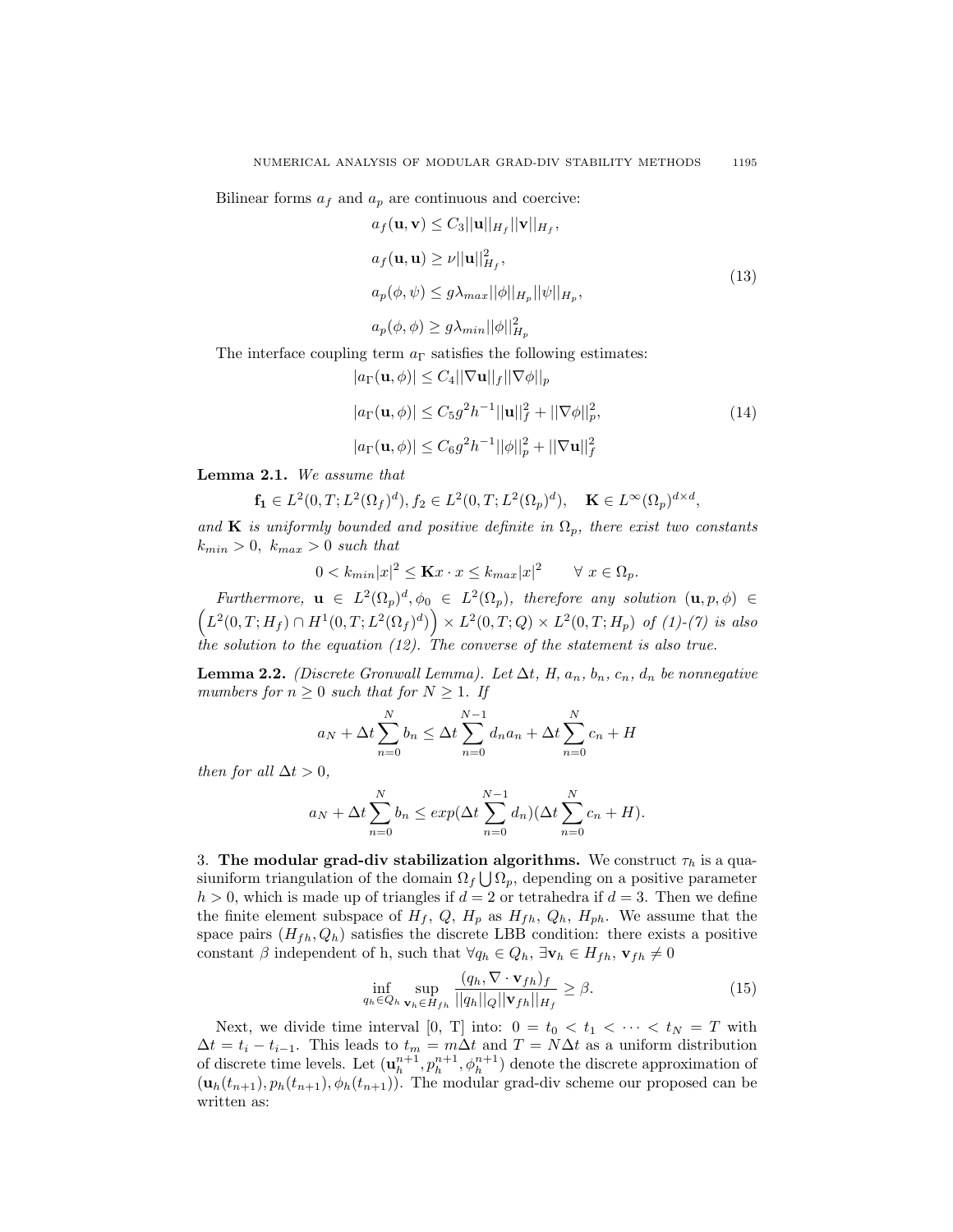Algorithm 1 (The modular grad-div scheme).

For  $\forall \mathbf{v}_h \in H_{fh}, q_h \in Q_h$ , and  $\psi_h \in H_{ph}$ .

**Step1.** Given  $\mathbf{u}_h^n \in H_{fh}, p_h^n \in Q_h$ , and  $\phi_h^n \in H_{ph}$ , find  $\hat{\mathbf{u}}_h^{n+1}, p_h^{n+1}, \phi_h^{n+1}$  satisfying:

$$
\begin{aligned}\n(\frac{\hat{\mathbf{u}}_h^{n+1} - \mathbf{u}_h^n}{\Delta t}, \mathbf{v}_h) + a_f(\hat{\mathbf{u}}_h^{n+1}, \mathbf{v}_h) + b(\mathbf{v}_h, p_h^{n+1}) + a_\Gamma(\mathbf{v}_h, \phi_h^n) \\
+ a_{f,c}(\mathbf{u}_h^n; \hat{\mathbf{u}}_h^{n+1}, \mathbf{v}_h) = (f_1^{n+1}, \mathbf{v}_h) \\
b(\hat{\mathbf{u}}_h^{n+1}, q_h) &= 0 \\
gS_0(\frac{\phi_h^{n+1} - \phi_h^n}{\Delta t}, \psi_h) + a_p(\phi_h^{n+1}, \psi_h) - a_\Gamma(\mathbf{u}_h^n, \psi_h) = (f_2^{n+1}, \psi_h)\n\end{aligned}\n\tag{16}
$$

**Step2.** Given  $\hat{\mathbf{u}}_h^{n+1} \in H_{fh}$ , find  $\mathbf{u}_h^{n+1} \in H_{fh}$  satisfying:

$$
(\mathbf{u}_h^{n+1}, \mathbf{v}_h) + (\beta + \gamma \Delta t)(\nabla \cdot \mathbf{u}_h^{n+1}, \nabla \cdot \mathbf{v}_h) = (\hat{\mathbf{u}}_h^{n+1}, \mathbf{v}_h) + \beta(\nabla \cdot \mathbf{u}_h^n, \nabla \cdot \mathbf{v}_h)
$$
(17)

Lemma 3.1. For Algorithm 1, we can obtain the following result,

$$
||\hat{\mathbf{u}}_h^{n+1}|| = ||\mathbf{u}_h^{n+1}||^2 + ||\hat{\mathbf{u}}_h^{n+1} - \mathbf{u}_h^{n+1}|| + 2\gamma\Delta t ||\nabla \cdot \mathbf{u}_h^{n+1}||^2
$$
  
+  $\beta (||\nabla \cdot \mathbf{u}_h^{n+1}||^2 - ||\nabla \cdot \mathbf{u}_h^{n}||^2 + ||\nabla \cdot (\mathbf{u}_h^{n+1} - \mathbf{u}_h^{n})||^2).$ 

Proof. Refer to Lemma 6 of  $[3]$  for proof details.

 $\Box$ 

**Theorem 3.2.** (Unconditional Stability) For any  $N > 1$ , the solution of the Algorithm 1, satisfy

$$
||\mathbf{u}_{h}^{N}||^{2} + \beta ||\nabla \mathbf{u}_{h}^{N}||^{2} + gs_{0}||\phi_{h}^{N}||^{2} + \sum_{n=0}^{N-1} (||\hat{\mathbf{u}}_{h}^{n+1} - \mathbf{u}_{h}^{n}||^{2} + ||\hat{\mathbf{u}}_{h}^{n+1} - \mathbf{u}_{h}^{n+1}||^{2}
$$
  
+  $\beta ||\nabla \cdot (\mathbf{u}_{h}^{n+1} - \mathbf{u}_{h}^{n})||^{2} + gs_{0}||\phi_{h}^{n+1} - \phi_{h}^{n}||^{2}) + \sum_{n=0}^{N-1} 2\gamma \Delta t ||\nabla \cdot \mathbf{u}_{h}^{n+1}||^{2}$   
+  $\sum_{n=0}^{N-1} \nu \Delta t ||\nabla \hat{\mathbf{u}}_{h}^{n+1}||^{2} + \sum_{n=0}^{N-1} \lambda_{min} g \Delta ||\nabla \phi_{h}^{n+1}||^{2}$   

$$
\leq C(\Delta t \sum_{n=0}^{N-1} (\frac{2c_{p}^{2}}{\nu} ||f_{1}^{n+1}||^{2} + \frac{2c_{p}^{2}}{\lambda_{min} g} ||f_{2}^{n+1}||^{2}) + ||\mathbf{u}_{h}^{0}||^{2} + \beta ||\nabla \cdot \mathbf{u}_{h}^{0}||^{2} + gs_{0}||\phi_{h}^{0}||^{2}),
$$
  
Where the constant  $C = \exp(\Delta t \sum_{n=0}^{N-1} \max_{i} \frac{2C_{5}g}{2C_{6}g^{2}})$ 

Where the constant  $C = exp(\Delta t \sum_{n=1}^{N-1}$  $\sum_{n=0}^{N-1} max \frac{2C_{5}g}{h\lambda_{min}}, \frac{2C_{6}g^{2}}{h\nu}).$ 

*Proof.* Taking  $\mathbf{v}_h = 2\Delta \hat{\mathbf{u}}_h^{n+1}$ ,  $q_h = 2\Delta p_h^{n+1}$  and  $\psi_h = 2\Delta \phi_h^{n+1}$  in (16), using the property (10), and we can obtain  $a_{f,c}(\mathbf{u}_h^n, \hat{\mathbf{u}}_h^{n+1}, \hat{\mathbf{u}}_h^{n+1}) \geq 0$ . Then seeing [\[13\]](#page-14-4) Theorem 3.1 for a detail proof.  $\Box$ 

4. Error analysis. In this section, we will give some error estimates of our proposed method. Denote  $\mathbf{u}^n, p^n$  and  $\phi^n$  be the true solution at time  $t^n = n\Delta t$ . Assuming that the true solution have the following regularities,

$$
\mathbf{u} \in L^{\infty}(0, T; H_f \cap H^{k+1}(\Omega_f)^d), \mathbf{u}_t \in L^{\infty}(0, T; H^{k+1}(\Omega_f)^d), \mathbf{u}_{tt} \in L^2(0, T; L^2(\Omega_f)^d).
$$
  
\n
$$
p \in L^2(0, T; Q \cap H^k(\Omega_f)).
$$
  
\n
$$
\phi \in L^{\infty}(0, T; H_p \cap H^{k+1}(\Omega_p)), \phi_t \in L^{\infty}(0, T; H^{k+1}(\Omega_p)), \phi_{tt} \in L^2(0, T; L^2(\Omega_p))
$$
  
\n(18)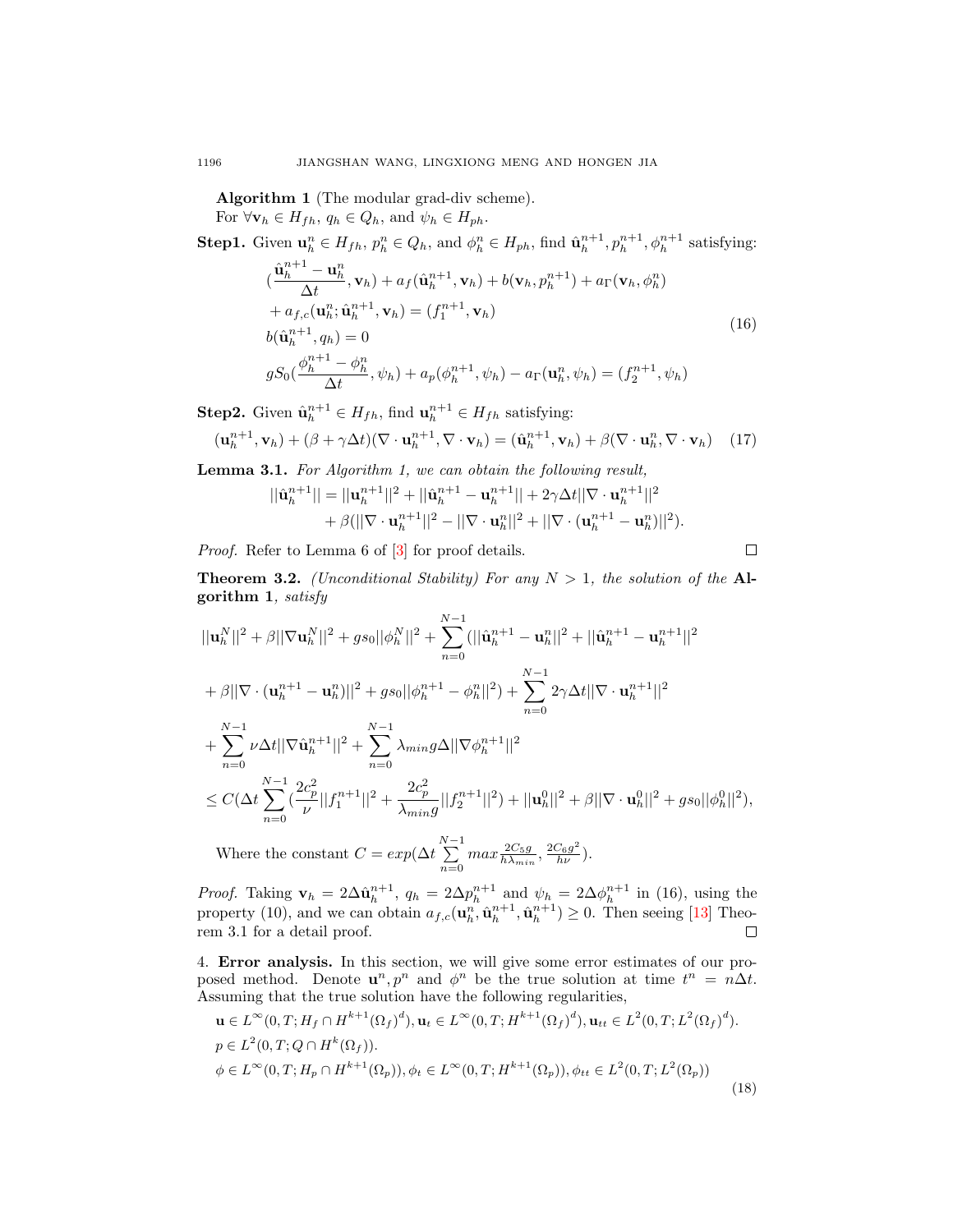Then define a projection operator [\[12\]](#page-14-0):

$$
P_h: (\mathbf{u}(t), p(t), \phi(t)) \in H_f \times Q \times H_p \to (P_h \mathbf{u}(t), P_h p(t), P_h \phi(t)) \in H_{fh} \times Q_h \times H_{ph}.
$$

when some regularity conditions on  $(\mathbf{u}(t), p(t), \phi(t))$  are statisfied,  $(P_h \mathbf{u}(t), P_h p(t))$ ,  $P_h\phi(t)$  is an approximation of  $(\mathbf{u}(t), p(t), \phi(t))$ , with the following properties:

$$
||P_h \mathbf{u}(t) - \mathbf{u}(t)||_f \le Ch^{k+1} ||\mathbf{u}(t)||_{H^{k+1}(\Omega f)},
$$
  
\n
$$
||\nabla (P_h \mathbf{u}(t) - \mathbf{u}(t))||_f \le Ch^k ||\mathbf{u}(t)||_{H^{k+1}(\Omega f)},
$$
  
\n
$$
||P_h p(t) - p(t)||_f \le Ch^{k+1} ||p(t)||_{H^{k+1}(\Omega f)},
$$
  
\n
$$
||P_h \phi(t) - \phi(t)||_p \le Ch^{k+1} ||\phi(t)||_{H^{k+1}(\Omega p)},
$$
  
\n
$$
||\nabla (P_h \phi(t) - \phi(t))||_p \le Ch^k ||\phi(t)||_{H^{k+1}(\Omega p)}
$$
 (19)

Next, we define the following error equations

$$
e_{\mathbf{u}}^{n} = \mathbf{u}^{n} - \mathbf{u}_{h}^{n} = (\mathbf{u}^{n} - P_{h}\mathbf{u}^{n}) - (\mathbf{u}_{h}^{n} - P_{h}\mathbf{u}^{n}) = \eta_{\mathbf{u}}^{n} - \theta_{\mathbf{u}}^{n},
$$
  
\n
$$
e_{\mathbf{u}}^{n} = \mathbf{u}^{n} - \hat{\mathbf{u}}_{h}^{n} = (\mathbf{u}^{n} - P_{h}\mathbf{u}^{n}) - (\hat{\mathbf{u}}_{h}^{n} - P_{h}\mathbf{u}^{n}) = \eta_{\mathbf{u}}^{n} - \theta_{\mathbf{u}}^{n},
$$
  
\n
$$
e_{p}^{n} = p^{n} - p_{h}^{n} = (p^{n} - P_{h}p^{n}) - (p_{h}^{n} - P_{h}p^{n}) = \eta_{p}^{n} - \theta_{p}^{n},
$$
  
\n
$$
e_{\phi}^{n} = \phi^{n} - \phi_{h}^{n} = (\phi^{n} - P_{h}\phi^{n}) - (\phi_{h}^{n} - P_{h}\phi^{n}) = \eta_{\phi}^{n} - \theta_{\phi}^{n}
$$
  
\n(20)

Lemma 4.1. For Algorithm 1, The following inequality holds

$$
||\theta_{\hat{\mathbf{u}}}^{n+1}||^{2} \geq ||\theta_{\mathbf{u}}^{n+1}||^{2} + ||\theta_{\hat{\mathbf{u}}}^{n+1} - \theta_{\mathbf{u}}^{n+1}||^{2} + \beta(||\nabla \cdot \theta_{\mathbf{u}}^{n+1}||^{2} - ||\nabla \cdot \theta_{\mathbf{u}}^{n}||^{2} + \frac{1}{2}||\nabla \cdot (\theta_{\mathbf{u}}^{n+1} - \theta_{\mathbf{u}}^{n})||^{2}) + \gamma \Delta t ||\nabla \cdot \theta_{\mathbf{u}}^{n+1}||^{2} - \beta \Delta t ||\nabla \cdot \theta_{\mathbf{u}}^{n}||^{2} - d\beta (1 + 2\Delta t) ||\nabla \eta_{\mathbf{u},t}||^{2}_{L^{2}(t^{n},t^{n+1};L^{2}(\Omega_{f}))} - d\gamma \Delta t ||\nabla \eta_{\mathbf{u}}^{n+1}||^{2}
$$

Proof. For the detailed proof process, please refer to Lemma 10 in [\[3\]](#page-13-9).

$$
\Box_{\mathbb{C}}
$$

**Theorem 4.2.** Under the regularity assumption (18). Suppose  $\beta > 0$ , then there exists a constant  $C > 0$ , such that

$$
||e_{\mathbf{u}}^N||^2 + \beta ||\nabla \cdot e_{\mathbf{u}}^N||^2 + ||e_{\phi}^N||^2 + \sum_{n=0}^{N-1} (||e_{\mathbf{\hat{u}}}^{n+1} - e_{\mathbf{u}}^{n+1}||^2 + ||e_{\mathbf{\hat{u}}}^{n+1} - e_{\mathbf{u}}^n||^2
$$
  
+ 
$$
\frac{\beta}{2} ||\nabla \cdot (e_{\mathbf{\hat{u}}}^{n+1} - e_{\mathbf{u}}^n)||^2 + ||e_{\phi}^{n+1} - e_{\phi}^n||^2) + \sum_{n=0}^{N-1} \gamma \Delta t ||\nabla \cdot e_{\mathbf{u}}^{n+1}||^2
$$
  
+ 
$$
\sum_{n=0}^{N-1} \nu \Delta t ||\nabla e_{\mathbf{\hat{u}}}^{n+1}||^2 + \sum_{n=0}^{N-1} g \lambda_{min} \Delta t ||\nabla e_{\phi}^{n+1}||^2
$$
  

$$
\leq C (h^{2k} + \Delta t^2 + \Delta th^{2k})
$$

Proof. The true solution satisfies the following relations:

$$
(\frac{\mathbf{u}^{n+1} - \mathbf{u}^n}{\Delta t}, \mathbf{v}_h) + a_f(\mathbf{u}^{n+1}, \mathbf{v}_h) + b(\mathbf{v}_h, p^{n+1}) + a_\Gamma(\mathbf{v}_h, \phi^{n+1}) + a_{f,c}(\mathbf{u}^n, \mathbf{u}^{n+1}, \mathbf{v}_h)
$$
  
\n
$$
= (f_1^{n+1}, \mathbf{v}_h) + (\frac{\mathbf{u}^{n+1} - \mathbf{u}^n}{\Delta t} - \mathbf{u}_t^{n+1}, \mathbf{v}_h) - a_{f,c}(\mathbf{u}^{n+1} - \mathbf{u}^n, \mathbf{u}^{n+1}, \mathbf{v}_h)
$$
  
\n
$$
b(\mathbf{u}^{n+1}, q_h) = 0
$$
  
\n
$$
gs_0(\frac{\phi^{n+1} - \phi^n}{\Delta t}, \psi_h) + a_p(\phi^{n+1}, \psi_h) - a_\Gamma(\mathbf{u}^{n+1}, \psi_h)
$$
  
\n
$$
= (f_2^{n+1}, \psi_h) + gs_0(\frac{\phi^{n+1} - \phi^n}{\Delta t} - \phi_t^{n+1}, \psi_h).
$$
  
\n(21)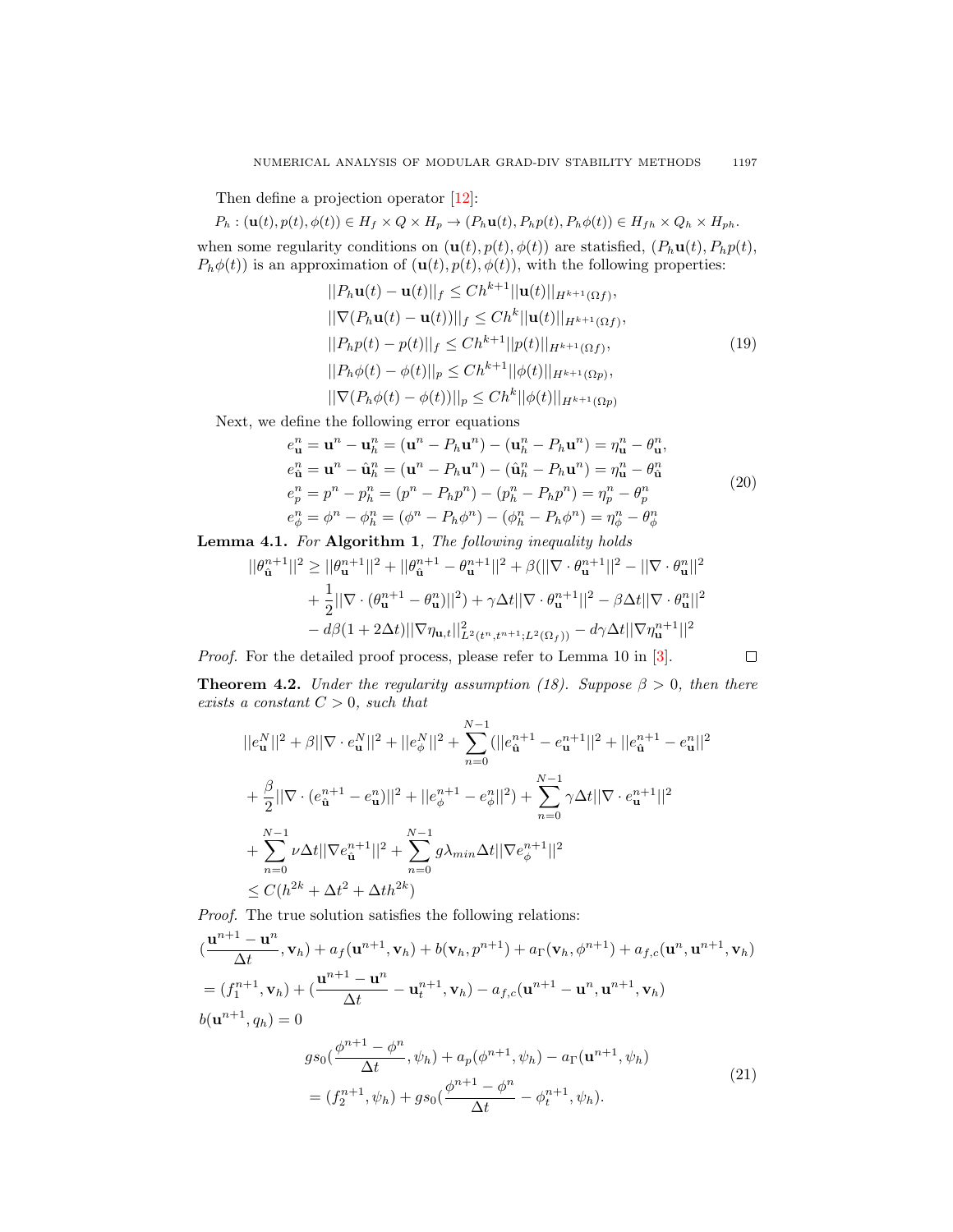Subtracting (16) from (21), we arrive that

$$
\begin{split}\n&\left(\frac{e_{\hat{\mathbf{u}}}^{n+1} - e_{\mathbf{u}}^{n}}{\Delta t}, \mathbf{v}_{h}\right) + a_{f}(e_{\hat{\mathbf{u}}}^{n+1}, \mathbf{v}_{h}) + b(\mathbf{v}_{h}, e_{p}^{n+1}) + a_{\Gamma}(\mathbf{v}_{h}, \phi^{n+1} - \phi_{h}^{n}) \\
&+ a_{f,c}(\mathbf{u}^{n}, \mathbf{u}^{n+1}, \mathbf{v}_{h}) - a_{f,c}(\mathbf{u}_{h}^{n}, \hat{\mathbf{u}}_{h}^{n+1}, \mathbf{v}_{h}) \\
&= \left(\frac{\mathbf{u}^{n+1} - \mathbf{u}^{n}}{\Delta t} - \mathbf{u}_{t}^{n+1}, \mathbf{v}_{h}\right) - a_{f,c}(\mathbf{u}^{n+1} - \mathbf{u}^{n}, \mathbf{u}^{n+1}, \mathbf{v}_{h}) \\
&\left. b(e_{\hat{\mathbf{u}}}^{n+1}, q_{h}) = 0 \\
&\left. g_{s_{0}}\left(\frac{e_{\phi}^{n+1} - e_{\phi}^{n}}{\Delta t}, \psi_{h}\right) + a_{p}(e_{\phi}^{n+1}, \psi_{h}) - a_{\Gamma}(\mathbf{u}^{n+1} - \mathbf{u}_{h}^{n}, \psi_{h})\right) \\
&= g_{s_{0}}\left(\frac{\phi^{n+1} - \phi^{n}}{\Delta t} - \phi_{t}^{n+1}, \psi_{h}\right)\n\end{split}
$$
\n
$$
(22)
$$

Setting  $\mathbf{v}_h = 2\Delta t \theta_{\hat{\mathbf{u}}}^{n+1}, q_h = 2\Delta t \theta_{p}^{n+1}, \text{ and } \psi_h = 2\Delta t \theta_{\phi}^{n+1}$  in (22), the resulting equations are added, this yields:

$$
||\theta_{\mathbf{u}}^{n+1}||^{2} - ||\theta_{\mathbf{u}}^{n}||^{2} + ||\theta_{\phi}^{n+1}||^{2} - ||\theta_{\phi}^{n}||^{2} + ||\theta_{\mathbf{u}}^{n+1} - \theta_{\mathbf{u}}^{n}||^{2} + ||\theta_{\phi}^{n+1} - \theta_{\phi}^{n}||^{2}
$$
  
+2 $\Delta t a_{f}(\theta_{\mathbf{u}}^{n+1}, \theta_{\mathbf{u}}^{n+1}) + 2\Delta t a_{p}(\theta_{\phi}^{n+1}, \theta_{\phi}^{n+1})$   
= 2( $\eta_{\mathbf{u}}^{n+1} - \eta_{\mathbf{u}}^{n}, \theta_{\mathbf{u}}^{n+1}) + 2gs_{0}(\eta_{\phi}^{n+1} - \eta_{\phi}^{n}, \theta_{\phi}^{n+1})$   
+ 2 $\Delta t a_{f}(\eta_{\mathbf{u}}^{n+1}, \theta_{\mathbf{u}}^{n+1}) + 2\Delta t a_{p}(\eta_{\phi}^{n+1}, \theta_{\phi}^{n+1})$   
+ 2 $\Delta t a_{f,c}(\mathbf{u}^{n}, \mathbf{u}^{n+1}, \theta_{\mathbf{u}}^{n+1}) - 2\Delta t a_{f,c}(\mathbf{u}_{h}^{n}, \hat{\mathbf{u}}_{h}^{n+1}, \theta_{\mathbf{u}}^{n+1})$   
+ 2 $\Delta t a_{\Gamma}(\theta_{\mathbf{u}}^{n+1}, \phi_{\mathbf{u}}^{n+1}) - 2\Delta t a_{\Gamma}(\mathbf{u}^{n+1} - \mathbf{u}_{h}^{n}, \theta_{\phi}^{n+1})$   
- 2 $\Delta t(\frac{\mathbf{u}^{n+1} - \mathbf{u}^{n}}{\Delta t} - \mathbf{u}_{t}^{n+1}, \theta_{\mathbf{u}}^{n+1}) + 2\Delta t a_{f,c}(\mathbf{u}^{n+1} - \mathbf{u}^{n}, \mathbf{u}^{n+1}, \theta_{\mathbf{u}}^{n+1})$   
- 2 $\Delta t g_{s0}(\frac{\phi^{n+1} - \phi^{n}}{\Delta t} - \phi_{t}^{n+1}, \theta_{\phi}^{n+1})$ 

Next, we bound each term on the right hand side of (23), by virtue of Cauchy-Schwarz-Young inequality,

$$
\begin{split} &2(\eta_{\mathbf{u}}^{n+1}-\eta_{\mathbf{u}}^{n},\theta_{\hat{\mathbf{u}}}^{n+1})\leq\frac{10c_{p}^{2}}{\varepsilon_{1}}||\eta_{\mathbf{u},t}||_{L^{2}(t^{n},t^{n+1};L^{2}(\Omega_{f}))}^{2}+\frac{\varepsilon_{1}\Delta t}{10}||\nabla\theta_{\hat{\mathbf{u}}}^{n+1}||^{2} \\ &2g s_{0}(\eta_{\phi}^{n+1}-\eta_{\phi}^{n},\theta_{\phi}^{n+1})\leq\frac{6g s_{0}^{2}\tilde{c}_{p}^{2}}{\lambda_{min}}||\eta_{\phi,t}||_{L^{2}(t^{n},t^{n+1};L^{2}(\Omega_{p}))}+\frac{g\lambda_{nim}\Delta t}{6}||\nabla\theta_{\phi}^{n+1}||^{2} \\ &2\Delta t a_{f}(\eta_{\mathbf{u}}^{n+1},\theta_{\hat{\mathbf{u}}}^{n+1})\leq2C_{3}\Delta t||\nabla\eta_{\mathbf{u}}^{n+1}||||\nabla\theta_{\hat{\mathbf{u}}}^{n+1}|| \\ &\leq\frac{10C_{3}^{2}\Delta t}{\varepsilon_{2}}||\nabla\eta_{\phi}^{n+1}||^{2}+\frac{\varepsilon_{2}\Delta t}{10}||\nabla\theta_{\hat{\mathbf{u}}}^{n+1}||^{2} \\ &2\Delta t a_{p}(\eta_{\phi}^{n+1},\theta_{\phi}^{n+1})\leq2g\lambda_{max}||\nabla\eta_{\phi}^{n+1}||||\nabla\theta_{\phi}^{n+1}|| \\ &\leq\frac{6g\lambda_{max}^{2}\Delta t}{\lambda_{min}}||\nabla\eta_{\phi}^{n+1}||^{2}+\frac{g\lambda_{min}\Delta t}{6}||\nabla\theta_{\phi}^{n+1}||^{2} \\ &2\Delta t(\frac{\mathbf{u}^{n+1}-\mathbf{u}^{n}}{\Delta t}-\mathbf{u}_{t}^{n+1},\theta_{\hat{\mathbf{u}}}^{n+1})-2\Delta t a_{f,c}(\mathbf{u}^{n+1}-\mathbf{u}^{n},\mathbf{u}^{n+1},\theta_{\hat{\mathbf{u}}}^{n+1}) \\ &\leq\frac{C\Delta t^{2}}{\varepsilon_{
$$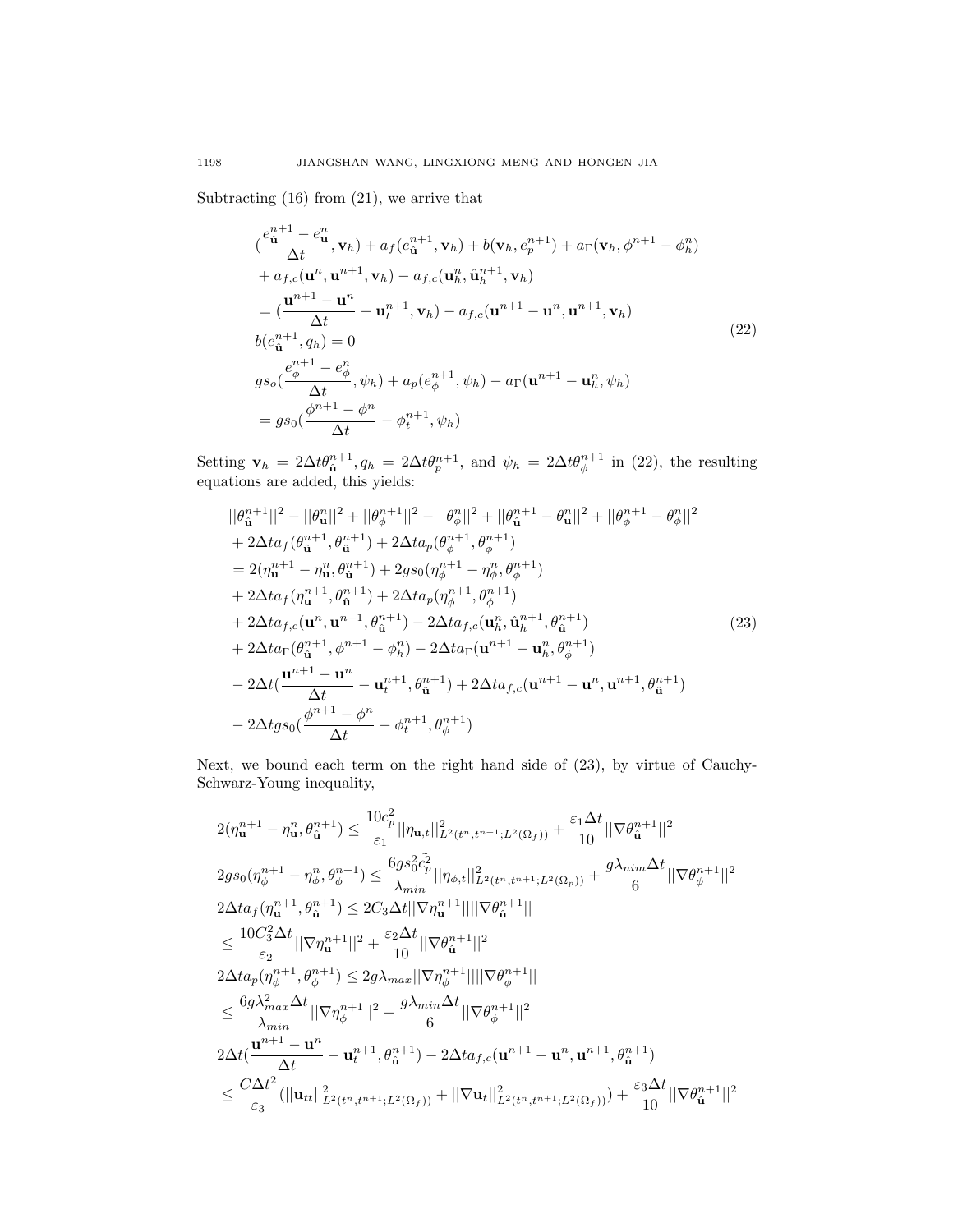$NUMERICAL$  ANALYSIS OF MODULAR GRAD-DIV STABILITY METHODS  $1199\,$ 

$$
2\Delta t g_{s_0}(\frac{\phi^{n+1} - \phi^n}{\Delta t} - \phi_t^{n+1}, \theta_{\phi}^{n+1})
$$
  

$$
\leq \frac{6g_{s_0}{}^2 \tilde{c}_p^2 \Delta t^2}{\lambda_{min}} ||\phi_{tt}||_{L^2(t^n, t^{n+1}; L^2(\Omega_p))}^2 + \frac{g\lambda_{min}\Delta t}{6} ||\nabla \theta_{\phi}^{n+1}||^2
$$
 (24)

For the interface terms, we treat them as follows:

$$
2\Delta t a_{\Gamma}(\theta_{\hat{\mathbf{u}}}^{n+1}, \phi^{n+1} - \phi_{h}^{n})
$$
  
=  $2\Delta t a_{\Gamma}(\theta_{\hat{\mathbf{u}}}^{n+1}, \eta_{\phi}^{n}) - 2\Delta t a_{\Gamma}(\theta_{\hat{\mathbf{u}}}^{n+1}, \theta_{\phi}^{n}) + 2\Delta t a_{\Gamma}(\theta_{\hat{\mathbf{u}}}^{n+1}, \phi^{n+1} - \phi^{n})$   
 $2\Delta t a_{\Gamma}(\mathbf{u}^{n+1} - \mathbf{u}_{h}^{n}, \theta_{\phi}^{n+1})$   
=  $2\Delta t a_{\Gamma}(\eta_{\mathbf{u}}^{n}, \theta_{\phi}^{n+1}) - 2\Delta t a_{\Gamma}(\theta_{\mathbf{u}}^{n}, \theta_{\phi}^{n+1}) + 2\Delta t a_{\Gamma}(\mathbf{u}^{n+1} - \mathbf{u}^{n}, \theta_{\phi}^{n+1})$  (25)

So, we have the following estimates:

$$
2\Delta t a_{\Gamma}(\theta_{\hat{\mathbf{u}}}^{n+1}, \eta_{\phi}^{n}) \leq 10C_{4}^{2}\Delta t \varepsilon_{4} ||\nabla \eta_{\phi}^{n}||^{2} + \frac{\varepsilon_{4}\Delta t}{10} ||\nabla \theta_{\hat{\mathbf{u}}}^{n+1}||^{2}
$$
\n
$$
2\Delta t a_{\Gamma}(\theta_{\hat{\mathbf{u}}}^{n+1}, \theta_{\phi}^{n}) \leq 2\Delta t (C_{6}g^{2}h^{-1}||\theta_{\phi}^{n}||^{2} + ||\theta_{\hat{\mathbf{u}}}^{n+1}||^{2})
$$
\n
$$
\leq \frac{10C_{6}g^{2}\Delta t}{h\varepsilon_{5}} ||\theta_{\phi}^{n}||^{2} + \frac{\varepsilon_{5}\Delta t}{10} ||\nabla \theta_{\hat{\mathbf{u}}}^{n+1}||^{2}
$$
\n
$$
2\Delta t a_{\Gamma}(\theta_{\hat{\mathbf{u}}}^{n+1}, \phi^{n+1} - \phi^{n}) \leq 2\Delta t (C_{6}g^{2}h^{-1}||\phi^{n+1} - \phi^{n}||^{2} + ||\nabla \theta_{\hat{\mathbf{u}}}^{n+1}||^{2})
$$
\n
$$
\leq \frac{10C_{6}g^{2}\Delta t^{2}}{h\varepsilon_{6}} ||\phi_{t}||_{L^{2}(t^{n}, t^{n+1}; L^{2}(\Omega_{p}))}^{2} + \frac{\varepsilon_{6}\Delta t}{10} ||\nabla \theta_{\hat{\mathbf{u}}}^{n+1}||^{2}
$$
\n
$$
2\Delta t a_{\Gamma}(\eta_{\mathbf{u}}^{n}, \theta_{\phi}^{n+1}) \leq \frac{6C_{4}^{2}\Delta t}{g\lambda_{min}} ||\nabla \eta_{\mathbf{u}}^{n}||^{2} + \frac{g\lambda_{min}\Delta t}{6} ||\nabla \theta_{\phi}^{n+1}||^{2}
$$
\n
$$
2\Delta t a_{\Gamma}(\theta_{\mathbf{u}}^{n}, \theta_{\phi}^{n+1}) \leq 2\Delta (C_{5}g^{2}h^{-1}||\theta_{\mathbf{u}}^{n}||^{2} + ||\nabla \theta_{\phi}^{n+1}||^{2})
$$
\n<math display="block</math>

For the trilinear form,we have

$$
2\Delta t a_{f,c}(\mathbf{u}^{n}, \mathbf{u}^{n+1}, \theta_{\hat{\mathbf{u}}}^{n+1}) - 2\Delta t a_{f,c}(\mathbf{u}_{h}^{n}, \hat{\mathbf{u}}_{h}^{n+1}, \theta_{\hat{\mathbf{u}}}^{n+1})
$$
  
=  $2\Delta t a_{f,c}(\eta_{\mathbf{u}}^{n}; \mathbf{u}^{n+1}, \theta_{\hat{\mathbf{u}}}^{n+1}) - 2\Delta t a_{f,c}(\theta_{\mathbf{u}}^{n}; \mathbf{u}^{n+1}, \theta_{\hat{\mathbf{u}}}^{n+1})$   
+  $2\Delta t a_{f,c}(\hat{\mathbf{u}}_{h}^{n+1}; \eta_{\mathbf{u}}^{n+1}, \theta_{\hat{\mathbf{u}}}^{n+1}) + 2\Delta t a_{f,c}(\mathbf{u}_{h}^{n}, \hat{\mathbf{u}}_{h}^{n+1}, \eta_{\mathbf{u}}^{n+1}, \theta_{\hat{\mathbf{u}}}^{n+1}),$  (27)

then

$$
\begin{aligned} &2\Delta t a_{f,c}(\eta^n_{\mathbf{u}};\mathbf{u}^{n+1},\theta^{n+1}_{\hat{\mathbf{u}}})\leq 2C_1\Delta t||\nabla \eta^n_{\mathbf{u}}||||\nabla \mathbf{u}^{n+1}||||\nabla \theta^{n+1}_{\hat{\mathbf{u}}}||\\ &\leq 2C_1\Delta t (\frac{||\nabla \eta^n_{\mathbf{u}}||^2||\nabla \mathbf{u}^{n+1}||^2}{2}+\frac{||\nabla \theta^{n+1}_{\hat{\mathbf{u}}}|^2}{2})\\ &\leq \frac{10C_1^2\Delta t}{\varepsilon_7}||\nabla \eta^n_{\mathbf{u}}||^2||\nabla \mathbf{u}^{n+1}||^2+\frac{\varepsilon_7\Delta t}{10}||\nabla \theta^{n+1}_{\hat{\mathbf{u}}}||^2\\ &2\Delta t a_{f,c}(\theta^n_{\mathbf{u}};\mathbf{u}^{n+1},\theta^{n+1}_{\hat{\mathbf{u}}})\leq 2C_2\Delta t ||\theta^n_{\mathbf{u}}||||\mathbf{u}^{n+1}||_2||\nabla \theta^{n+1}_{\hat{\mathbf{u}}}|| \end{aligned}
$$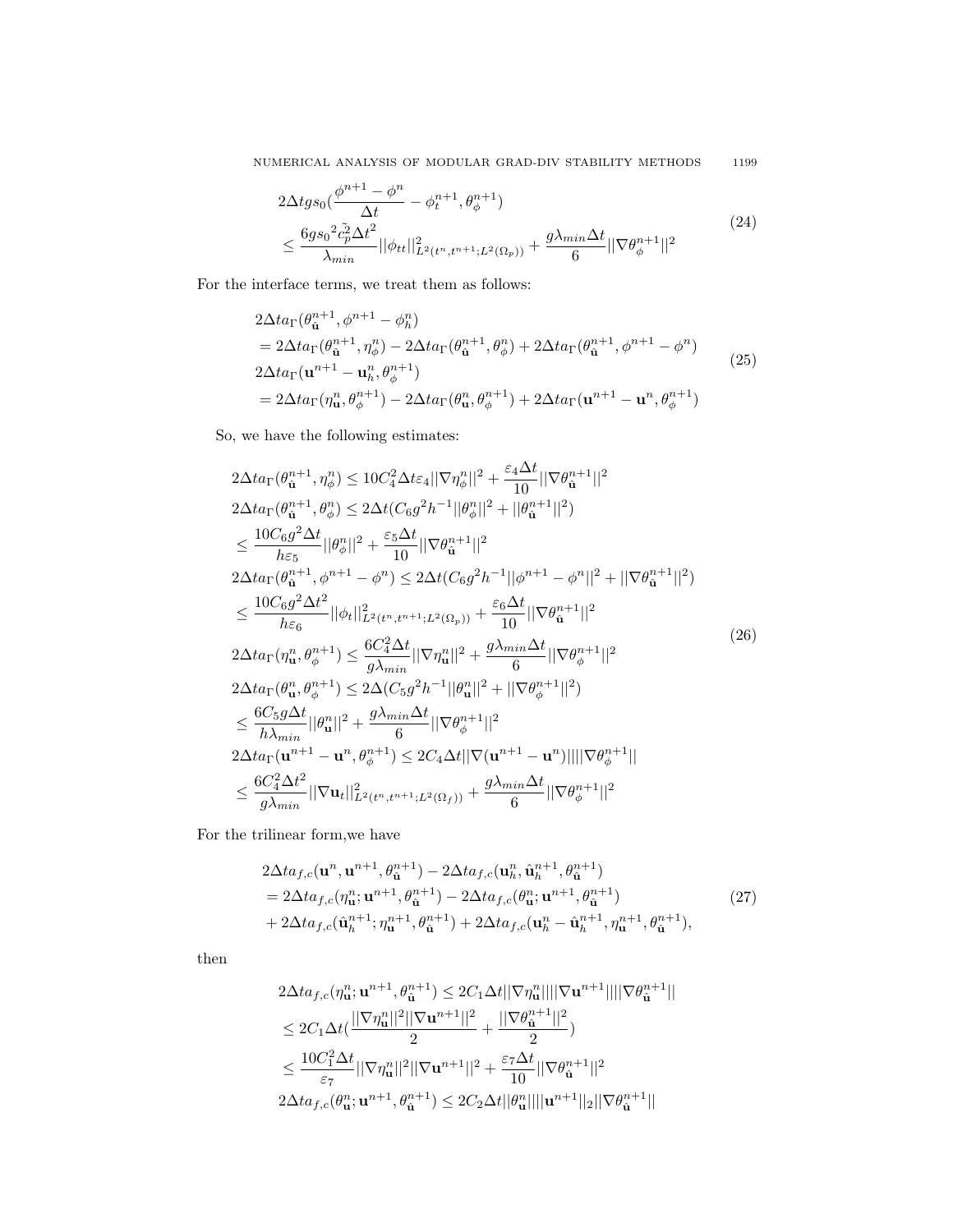$$
\leq \frac{10C_{2}^{2}\Delta t}{\varepsilon_{8}}||\mathbf{u}^{n+1}||_{2}^{2}||\theta_{\mathbf{u}}^{n}||^{2} + \frac{\varepsilon_{8}\Delta t}{10}||\nabla \theta_{\mathbf{u}}^{n+1}||^{2}}{10||\nabla \eta_{\mathbf{u}}^{n+1}|||||\nabla \eta_{\mathbf{u}}^{n+1}|||||\nabla \theta_{\mathbf{u}}^{n+1}||
$$
\n
$$
\leq \frac{10C_{1}^{2}\Delta t}{\varepsilon_{9}}||\nabla \tilde{\mathbf{u}}_{h}^{n+1}||^{2}||\nabla \eta_{\mathbf{u}}^{n+1}||^{2} + \frac{\varepsilon_{9}\Delta t}{10}||\nabla \theta_{\mathbf{u}}^{n+1}||^{2}
$$
\n
$$
2\Delta t a_{f,c}(\mathbf{u}_{h}^{n} - \hat{\mathbf{u}}_{h}^{n+1}, \eta_{\mathbf{u}}^{n+1}, \theta_{\mathbf{u}}^{n+1}) \leq 2C_{1}\Delta t ||\nabla (\mathbf{u}_{h}^{n} - \hat{\mathbf{u}}_{h}^{n+1})||||\nabla \eta_{\mathbf{u}}^{n+1}||^{2}
$$
\n
$$
2\Delta t a_{f,c}(\mathbf{u}_{h}^{n} - \hat{\mathbf{u}}_{h}^{n+1}, \eta_{\mathbf{u}}^{n+1})||^{2} + \frac{\varepsilon_{10}\Delta t}{10}||\nabla \theta_{\mathbf{u}}^{n+1}||^{2}
$$
\n
$$
\leq \frac{10C_{1}^{2}\Delta t}{\varepsilon_{10}}(||\nabla \mathbf{u}_{h}^{n}||^{2} + ||\nabla \hat{\mathbf{u}}_{h}^{n+1}||^{2})||\nabla \eta_{\mathbf{u}}^{n+1}||^{2} + \frac{\varepsilon_{10}\Delta t}{10}||\nabla \theta_{\mathbf{u}}^{n+1}||^{2}
$$
\n
$$
|\nabla \theta_{\mathbf{u}}^{n+1}||^{2}
$$
\n
$$
||\nabla \theta_{\mathbf{u}}^{n+1}||^{2} - ||\nabla \theta_{\mathbf{u}}^{n+1}||^{2
$$

Inserting the above results into (29) and let  $\varepsilon_1 = \varepsilon_2 = \cdots = \varepsilon_{10} = \nu$ , we can get the following estimates:

$$
\begin{split} &||\theta_{\mathbf{u}}^{n+1}||^2 - ||\theta_{\mathbf{u}}^{n}||^2 + \beta ||\nabla \cdot \theta_{\mathbf{u}}^{n+1}||^2 - \beta ||\nabla \cdot \theta_{\mathbf{u}}^{n}||^2 + ||\theta_{\phi}^{n+1}||^2 - ||\theta_{\phi}^{n}||^2 \\ &+ ||\theta_{\mathbf{u}}^{n+1} - \theta_{\mathbf{u}}^{n}||^2 + ||\theta_{\mathbf{u}}^{n+1} - \theta_{\mathbf{u}}^{n+1}||^2 + ||\theta_{\phi}^{n+1} - \theta_{\phi}^{n}||^2 + \frac{\beta}{2} ||\nabla \cdot (\theta_{\mathbf{u}}^{n+1} - \theta_{\mathbf{u}}^{n})||^2 \\ &+ \gamma \Delta t ||\nabla \cdot \theta_{\mathbf{u}}^{n+1}||^2 + \nu \Delta t ||\nabla \theta_{\mathbf{u}}^{n+1}||^2 + g\lambda_{min} \Delta t ||\nabla \theta_{\phi}^{n+1}||^2 \\ &\leq \frac{10c_p^2}{\nu} ||\eta_{\mathbf{u},t}||_{L^2(t^n,t^{n+1};L^2(\Omega_f))}^2 + (\frac{10C_3^2 \Delta t}{\nu} + d\gamma \Delta t) ||\nabla \eta_{\mathbf{u}}^{n+1}||^2 \\ &+ \frac{6gS_0^2 \tilde{c}_p^2}{\lambda_{min}} ||\eta_{\phi,t}||_{L^2(t^n,t^{n+1};L^2(\Omega_p))}^2 + \frac{6g\lambda_{max}^2 \Delta t}{\lambda_{min}} ||\nabla \eta_{\phi}^{n+1}||^2 \\ &+ \frac{6C_4^2 \Delta t}{g\lambda_{min}} ||\nabla \eta_{\mathbf{u}}^{n}||^2 + + \frac{10C_4^2 \Delta t}{\nu} ||\nabla \eta_{\phi}^{n}||^2 \\ &+ (\frac{6C_5 g \Delta t}{h\lambda_{min}} + \frac{10C_2^2 \Delta t}{\nu} ||\mathbf{u}^{n+1}||_2^2) ||\theta_{\mathbf{u}}^{n}||^2 + \Delta t \beta ||\nabla \cdot \theta_{\mathbf{u}}^{n}||^2 + \frac{10C_6 g^2 \Delta t}{h\nu} ||\theta_{\phi}^{n
$$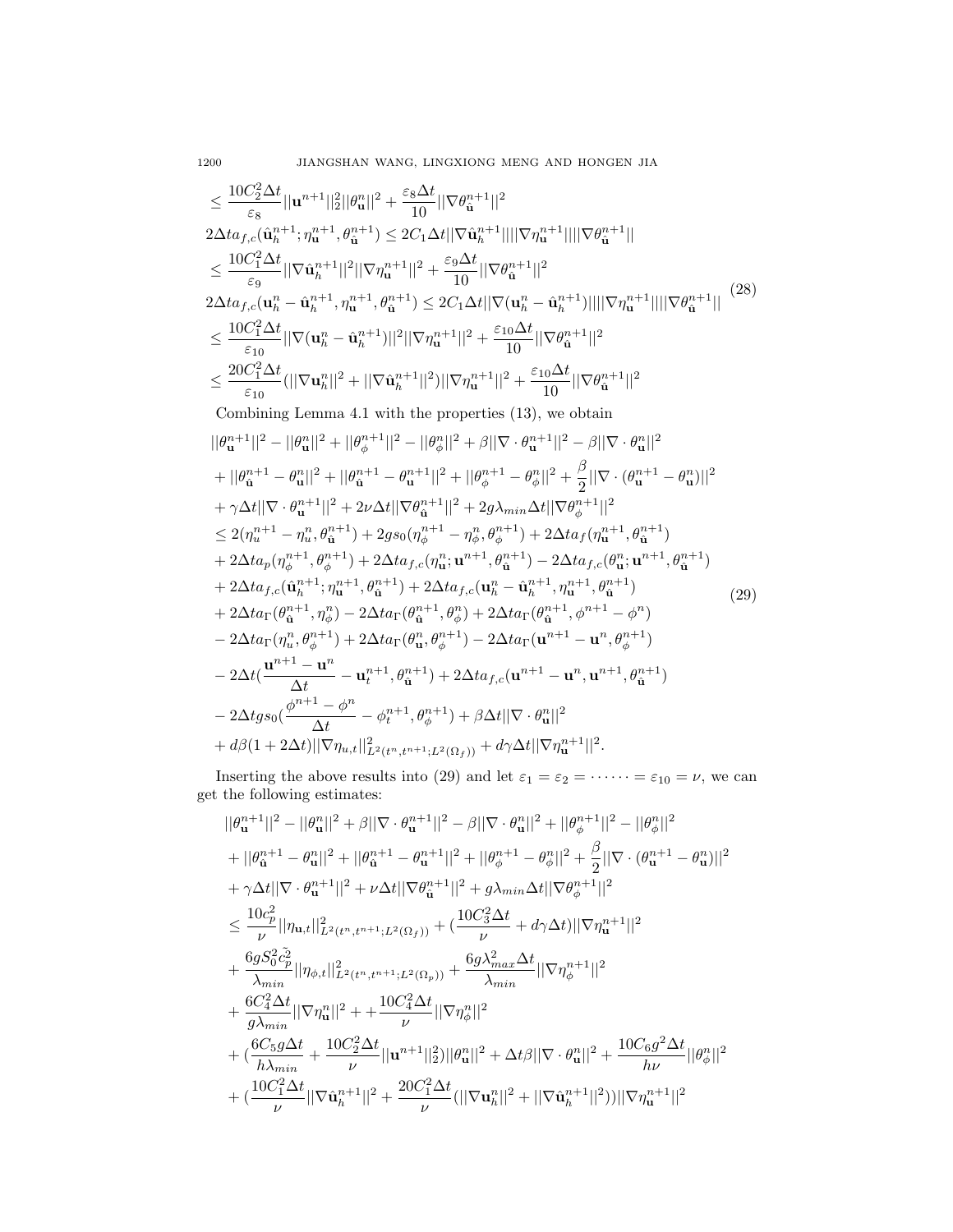NUMERICAL ANALYSIS OF MODULAR GRAD-DIV STABILITY METHODS 1201

$$
+ \frac{10C_1^2 \Delta t}{\nu} ||\nabla \mathbf{u}^{n+1}||^2 ||\nabla \eta_{\mathbf{u}}^n||^2 + \frac{C \Delta t^2}{\nu} ||\mathbf{u}_{tt}||_{L^2(t^n, t^{n+1}; L^2(\Omega_f))}^2 + (\frac{C \Delta t^2}{\nu} + \frac{6C_4^2 \Delta t^2}{g\lambda_{min}}) ||\nabla \mathbf{u}_t||_{L^2(t^n, t^{n+1}; L^2(\Omega_f))}^2 + \frac{6gS_0^2 \tilde{c}_p^2 \Delta t^2}{\lambda_{min}} ||\phi_{tt}||_{L^2(t^n, t^{n+1}; L^2(\Omega_p))}^2 + \frac{10C_6 g^2 \Delta t^2}{h\nu} ||\phi_t||_{L^2(t^n, t^{n+1}; L^2(\Omega_f))}^2 + d\beta (1 + 2\Delta t) ||\nabla \eta_{\mathbf{u},t}||_{L^2(t^n, t^{n+1}; L^2(\Omega_f))}^2
$$
\n(30)

Denote  $C^* = exp(\Delta t \sum_{n=1}^{N-1}$  $\sum_{n=0}^{N-1} max(\frac{6C_5g}{h\lambda_{min}}, \frac{10C_2^2}{\nu} ||\mathbf{u}||_{\infty,2}^2, \beta, \frac{10C_6g^2}{h\nu})$ ). Sum (30) from  $n = 0$  to  $n = N - 1$ , together with Theorem 3.2 and Lemma 2.2, we get the following inequality:

$$
||\theta_{\mathbf{u}}^{N}||^{2} + \beta ||\nabla \cdot \theta_{\mathbf{u}}^{N}||^{2} + ||\theta_{\phi}^{N}||^{2} + \sum_{n=0}^{N-1} (||\theta_{\mathbf{u}}^{n+1} - \theta_{\mathbf{u}}^{n}||^{2} + ||\theta_{\mathbf{u}}^{n+1} - \theta_{\mathbf{u}}^{n+1}||^{2} + \frac{\beta}{2} ||\nabla \cdot ||\theta_{\mathbf{u}}^{n+1} - \theta_{\mathbf{u}}^{n}||^{2} + ||\theta_{\phi}^{n+1} - \theta_{\phi}^{n}||^{2}) + \gamma \Delta t \sum_{n=0}^{N-1} ||\nabla \cdot \theta_{\mathbf{u}}^{n+1}||^{2} + \nu \Delta t \sum_{n=0}^{N-1} ||\nabla \theta_{\mathbf{u}}^{n+1}||^{2} + g\lambda_{min} \Delta t \sum_{n=0}^{N-1} ||\nabla \theta_{\phi}^{n+1}||^{2} \n\leq C^{*} \left[\frac{10c_{p}^{2}}{\nu} ||\eta_{\mathbf{u},t}||_{L^{2}(0,T;L^{2}(\Omega_{f}))}^{2} + \left(\frac{10C_{3}^{2}}{\nu} + \frac{6C_{4}^{2}}{g\lambda_{min}} + d\gamma + \frac{1}{\nu}\right) ||\nabla \eta_{\mathbf{u}}||^{2} + \frac{6gS_{0}^{2}\tilde{c}_{p}^{2}}{\lambda_{min}} ||\eta_{\phi,t}||_{L^{2}(0,T;L^{2}(\Omega_{f}))}^{2} + \left(\frac{6\lambda_{max}^{2}g}{\lambda_{min}} + \frac{10C_{4}^{2}}{\nu}\right) ||\nabla \eta_{\phi}^{n}||^{2} + \frac{C\Delta t^{2}}{\nu} ||\mathbf{u}_{tt}||_{L^{2}(0,T;L^{2}(\Omega_{f}))}^{2} + \left(\frac{C\Delta t^{2}}{\nu} + \frac{6C_{4}^{2}\Delta t^{2}}{g\lambda_{min}}\right) ||\nabla \mathbf{u}_{t}||_{L^{2}(0,T;L^{2}(\Omega_{f}))}^{2} + \frac{6gS_{0}^{2}\tilde{c}_{p}^{2}\Delta t^{2}}{\lambda_{min}} ||\phi_{tt}
$$

Finally, we have

$$
||e_{\mathbf{u}}^{N}||^{2} + \beta ||\nabla \cdot e_{\mathbf{u}}^{N}||^{2} + ||e_{\phi}^{N}||^{2} + \sum_{n=0}^{N-1} (||e_{\hat{\mathbf{u}}}^{n+1} - e_{\mathbf{u}}^{n+1}||^{2} + ||e_{\hat{\mathbf{u}}}^{n+1} - e_{\mathbf{u}}^{n}||^{2} + \frac{\beta}{2} ||\nabla \cdot (e_{\hat{\mathbf{u}}}^{n+1} - e_{\mathbf{u}}^{n})||^{2} + ||e_{\phi}^{n+1} - e_{\phi}^{n}||^{2}) + \sum_{n=0}^{N-1} \gamma \Delta t ||\nabla \cdot e_{\mathbf{u}}^{n+1}||^{2} + \sum_{n=0}^{N-1} \nu \Delta t ||\nabla e_{\hat{\mathbf{u}}}^{n+1}||^{2} + \sum_{n=0}^{N-1} g \lambda_{min} \Delta t ||\nabla e_{\phi}^{n+1}||^{2} \n\leq C (h^{2k} + \Delta t^{2} + \Delta th^{2k})
$$
\n(32)

where  ${\cal C}>0$  is a constant.

Remark 1. Here we can propose a second-order backward differentiation formula(BDF2) methods for Stokes/Darcy model and Navier-Stokes/Darcy model, respectively. We will analyze it in the future.

 $\Box$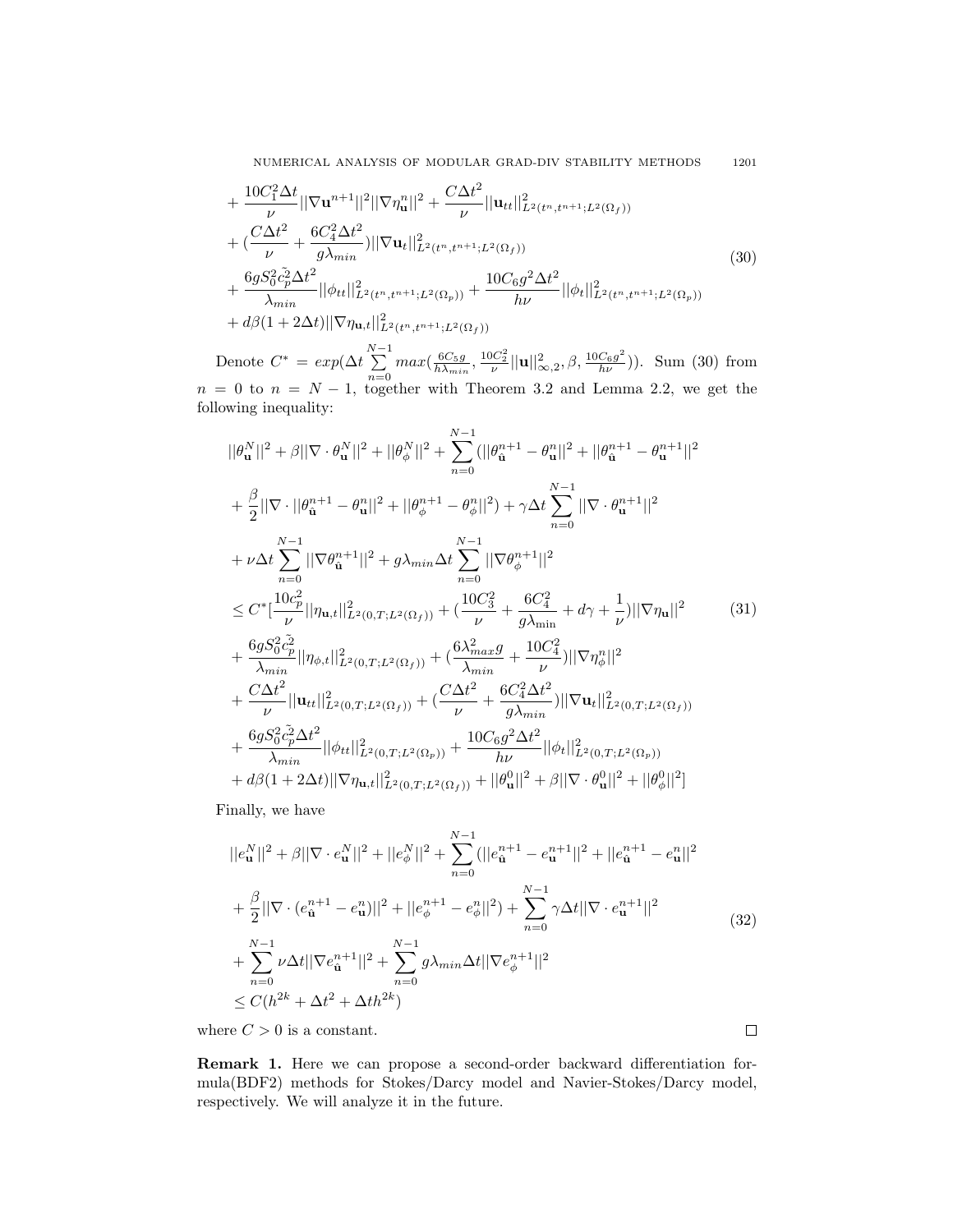Algorithm 2 (The BDF2 modular grad-div scheme for Stokes/Darcy model). For  $\forall \mathbf{v}_h \in H_{fh}, q_h \in Q_h$ , and  $\psi_h \in H_{ph}$ .

**Step1.** Given  $\mathbf{u}_h^{n-1}, \mathbf{u}_h^n \in H_{fh}, p_h^n \in Q_h$ , and  $\phi_h^{n-1}, \phi_h^n \in H_{ph}$ , find  $\hat{\mathbf{u}}_h^{n+1}, p_h^{n+1}, \phi_h^{n+1}$ satisfying:

$$
\begin{aligned}\n(\frac{3\hat{\mathbf{u}}_h^{n+1} - 4\mathbf{u}_h^n + \mathbf{u}_h^{n-1}}{2\Delta t}, \mathbf{v}_h) + a_f(\hat{\mathbf{u}}_h^{n+1}, \mathbf{v}_h) + b(\mathbf{v}_h, p_h^{n+1}) \\
&+ a_\Gamma(\mathbf{v}_h, 2\phi_h^n - \phi_h^{n-1}) = (f_1^{n+1}, \mathbf{v}_h), \\
b(\hat{\mathbf{u}}_h^{n+1}, q_h) = 0, \\
gS_0(\frac{3\phi_h^{n+1} - 4\phi_h^n + \phi_h^{n-1}}{2\Delta t}, \psi_h) + a_p(\phi_h^{n+1}, \psi_h) - a_\Gamma(2\mathbf{u}_h^n - \mathbf{u}_h^{n-1}, \psi_h) \\
&= (f_2^{n+1}, \psi_h).\n\end{aligned}
$$
\n(33)

**Step2.** Given  $\hat{\mathbf{u}}_h^{n+1} \in H_{fh}$ , find  $\mathbf{u}_h^{n+1} \in H_{fh}$  satisfying:

$$
\begin{aligned} &(\frac{3\mathbf{u}_h^{n+1} - 3\hat{\mathbf{u}}_h^{n+1}}{2\Delta t}, \mathbf{v}_h) + \beta(\nabla \cdot \frac{3\mathbf{u}_h^{n+1} - 4\mathbf{u}_h^n + \mathbf{u}_h^{n+1}}{2\Delta t}, \nabla \cdot \mathbf{v}_h) \\ &+ \gamma(\nabla \cdot \mathbf{u}_h^{n+1}, \nabla \cdot \mathbf{v}_h) = 0. \end{aligned} \tag{34}
$$

Algorithm 3 (The BDF2 modular grad-div scheme for Navier-Stokes/Darcy model).

For  $\forall \mathbf{v}_h \in H_{fh}, q_h \in Q_h$ , and  $\psi_h \in H_{ph}$ .

**Step1.** Given  $\mathbf{u}_h^{n-1}, \mathbf{u}_h^n \in H_{fh}, p_h^n \in Q_h$ , and  $\phi_h^{n-1}, \phi_h^n \in H_{ph}$ , find  $\hat{\mathbf{u}}_h^{n+1}, p_h^{n+1}, \phi_h^{n+1}$ satisfying:

$$
\begin{aligned}\n(\frac{3\hat{\mathbf{u}}_h^{n+1} - 4\mathbf{u}_h^n + \mathbf{u}_h^{n-1}}{2\Delta t}, \mathbf{v}_h) + a_f(\hat{\mathbf{u}}_h^{n+1}, \mathbf{v}_h) + b(\mathbf{v}_h, p_h^{n+1}) \\
+ a_{f,c}(2\mathbf{u}_h^n - \mathbf{u}_h^{n-1}, \hat{\mathbf{u}}_h^{n+1}, \mathbf{v}_h) a_\Gamma(\mathbf{v}_h, 2\phi^n - \phi^{n-1}) &= (f_1^{n+1}, \mathbf{v}_h) \\
b(\hat{\mathbf{u}}_h^{n+1}, q_h) &= 0 \\
g_{80}(\frac{3\phi_h^{n+1} - 4\phi_h^n + \phi_h^{n-1}}{2\Delta t}, \psi_h) + a_p(\phi_h^{n+1}, \psi_h) - a_\Gamma(2\mathbf{u}^n - \mathbf{u}^{n-1}, \psi_h) \\
&= (f_2^{n+1}, \psi_h)\n\end{aligned}\n\tag{35}
$$

**Step2.** Given  $\hat{\mathbf{u}}_h^{n+1} \in H_{fh}$ , find  $\mathbf{u}_h^{n+1} \in H_{fh}$  satisfying:

$$
\begin{aligned} &(\frac{3\mathbf{u}_h^{n+1} - 3\hat{\mathbf{u}}_h^{n+1}}{2\Delta t}, \mathbf{v}_h) + \beta(\nabla \cdot \frac{3\mathbf{u}_h^{n+1} - 4\mathbf{u}_h^n + \mathbf{u}_h^{n-1}}{2\Delta t}, \nabla \cdot \mathbf{v}_h) \\ &+ \gamma(\nabla \cdot \mathbf{u}_h^{n+1}, \nabla \cdot \mathbf{v}_h) = 0 \end{aligned} \tag{36}
$$

5. The numerical results. In this section, We will compare two grad-div schemes with standard scheme respectively to justify the results of the theoretical analysis. We implement numerical experiments using software Freefem++.

The domain  $\Omega$  be decomposed into  $\Omega_f = (0,1) \times (1,2)$  and  $\Omega_p = (0,1) \times (0,1)$ with the interface  $\Gamma = (0,1) \times \{1\}$ . The exact solution is taken as follows:

$$
(u1, u2) = ( [x2(y-1)2 + y]cos(t), [-\frac{2}{3}x(y-1)3]cos(t) + [2 - \pi sin(\pi x)]cos(t)),
$$
  
\n
$$
p = [2 - \pi sin(\pi x)]sin(0.5\pi y)cos(t),
$$
  
\n
$$
\phi = [2 - \pi sin(\pi x)][1 - y - cos(\pi y)]cos(t).
$$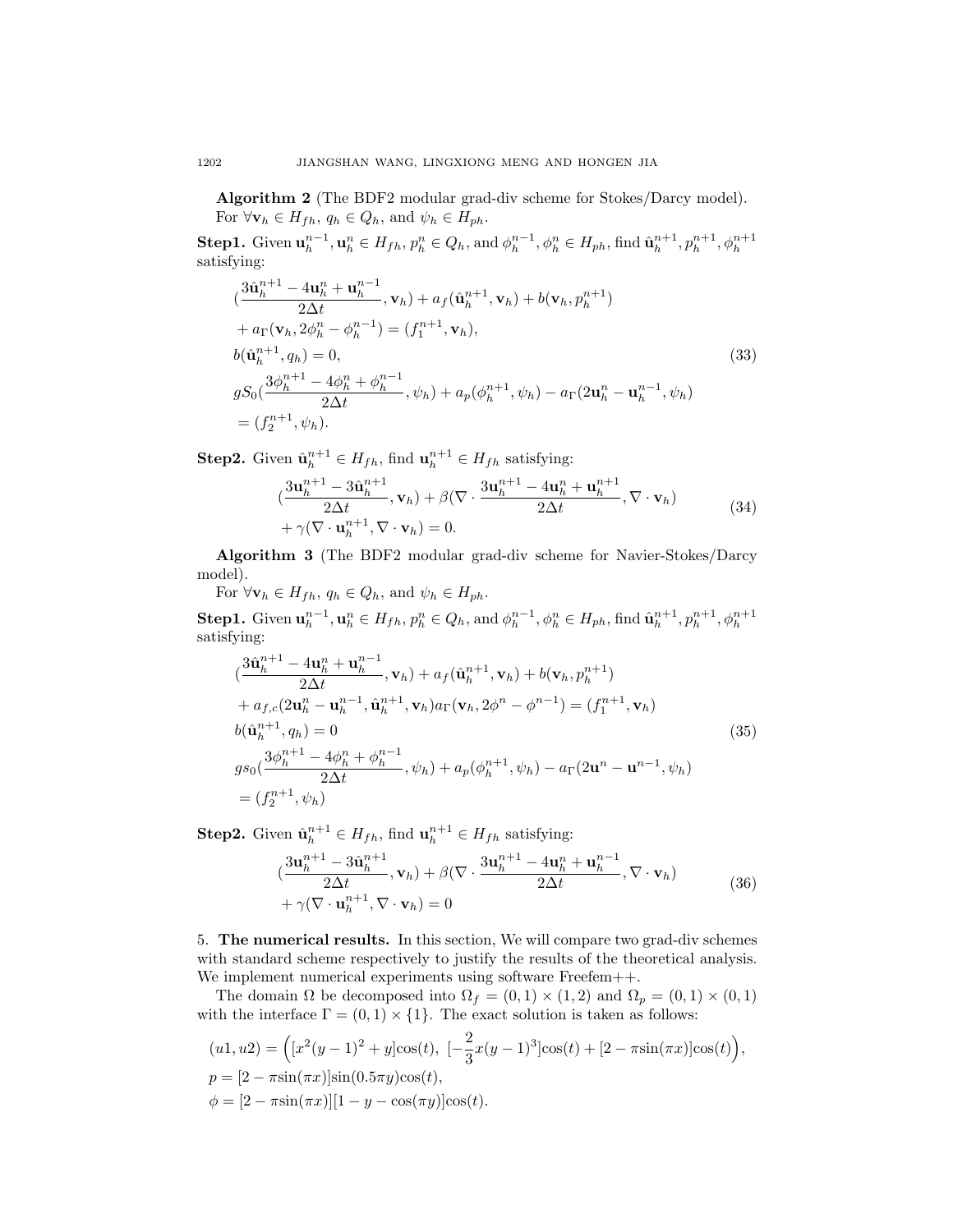Here, the parameters  $n, \rho, q, \nu, \mathbf{K}, S_0$  and  $\alpha$  are set to 1. The initial conditions, boundary conditions, and the forcing terms follows the exact solution, and we set  $h = \Delta t$  in experiments. The famous Taylor-Hood element(P2-P1) for the Navier-Stokes problem and the piecewise quadratic polynomials(P2) for the Darcy flow are used, respectively. The numerical results are presented in Table 1-Table 4.

Table 1 ,Table 2 and Table 3 shows the error and convergence order of velocity **u**, pressure p and hydraulic head  $\phi$  by using the standard scheme, standard graddiv scheme and modular grad-div scheme, respectively. where  $\gamma = 1$  and  $\beta = 0.2$ for standard grad-div scheme and modular grad-div scheme. By observation and comparison, it can be found that the divergence velocity errors of the standard graddiv and modular grad-div scheme are smaller than that of the standard scheme, and the modular grad-div scheme is more accurate. Moreover both numerical results is consist with the theoretical analysis.

Next, we set up a numerical experiment by using the different parameter  $\bf{K}$  to show the superiority of modular grad-div scheme. Let's fix  $\Delta t = h = \frac{1}{40}$ . Table 4 shows the  $||\nabla \cdot e_{\mathbf{u}}||_f$  for the standard scheme without stabilization, standard grad-div scheme and modular grad-div scheme with hydraulic conductity  $\mathbf{K} = \mathbf{I}, 0.1\mathbf{I}, 0.01\mathbf{I}, 0.001\mathbf{I}$ . We observe that the divergence of velocity error for all three schemes increase with the decrease of  $K$ . Yet their growth is relatively small, in particular there's almost no change in modular grad-div scheme. Such results are also consistent with our theoretical analysis.

Table 1 Numerical results at time T=1 for the standard scheme.

|                | $  e_{\mathbf{u}}  _{L^2}$ | $\mathbf{u}_{L^2}$ rate | $  e_{\mathbf{u}}  _f$ | $\mathbf{u}_{H_f}$ rate | $  \nabla \cdot e_{\mathbf{u}}  _{L^2}$ | $div \mathbf{u}_{L^2} rate$ |
|----------------|----------------------------|-------------------------|------------------------|-------------------------|-----------------------------------------|-----------------------------|
| 4              | 0.0158906                  |                         | 0.0352882              |                         | 0.042823                                |                             |
| 8              | 0.00847782                 | 0.906408                | 0.0161872              | 1.12433                 | 0.00978438                              | 2.12983                     |
| 16             | 0.00436799                 | 0.956724                | 0.00805077             | 1.00765                 | 0.00230198                              | 2.08761                     |
| 32             | 0.00221516                 | 0.979559                | 0.00404369             | 0.993454                | 0.000609902                             | 1.91623                     |
| 64             | 0.00111531                 | 0.989966                | 0.00203112             | 0.993397                | 0.000131401                             | 2.2146                      |
|                | $  e_{\phi}  _{L^2}$       | $\phi_{L^2}$ rate       | $  e_{\phi}  _p$       | $\phi_{H_p} rate$       | $  e_p  _{L^2}$                         | $p_{L^2}rate$               |
| $\overline{4}$ | 0.0404764                  |                         | 0.0653031              |                         | 0.500655                                |                             |
| 8              | 0.0182477                  | 1.14937                 | 0.0182649              | 1.83808                 | 0.25716                                 | 0.961151                    |
| 16             | 0.00927325                 | 0.976568                | 0.00777467             | 1.23222                 | 0.130569                                | 0.977854                    |
| 32             | 0.00468612                 | 0.984681                | 0.00370671             | 1.06864                 | 0.0658343                               | 0.987901                    |
| 64             | 0.00235584                 | 0.992152                | 0.00183888             | 1.01131                 | 0.0330473                               | 0.994307                    |

Table 2 Numerical results at time  $T=1$  for the standard grad-div scheme.

|                | $  e_{\mathbf{u}}  _{L^2}$ | $\mathbf{u}_{L^2}$ rate | $  e_{\mathbf{u}}  _f$ | $\mathbf{u}_{H_f}$ rate | $  \nabla \cdot e_{\mathbf{u}}  _{L^2}$ | $div \mathbf{u}_{L^2} rate$ |
|----------------|----------------------------|-------------------------|------------------------|-------------------------|-----------------------------------------|-----------------------------|
| 4              | 0.015796                   |                         | 0.0349907              |                         | 0.0332181                               |                             |
| 8              | 0.00847477                 | 0.898313                | 0.0161629              | 1.11429                 | 0.00795638                              | 2.06179                     |
| 16             | 0.00436788                 | 0.956241                | 0.00804856             | 1.00588                 | 0.00192546                              | 2.04691                     |
| 32             | 0.00221515                 | 0.979529                | 0.00404351             | 0.993123                | 0.000551883                             | 1.80277                     |
| 64             | 0.00111531                 | 0.98996                 | 0.0020311              | 0.993347                | 0.000112974                             | 2.28837                     |
|                | $  e_{\phi}  _{L^2}$       | $\phi_{L^2} rate$       | $  e_{\phi}  _p$       | $\phi_{H_p}$ rate       | $  e_p  _{L^2}$                         | $p_{L^2}rate$               |
| $\overline{4}$ | 0.040389                   |                         | 0.0652755              |                         | 0.512196                                |                             |
| 8              | 0.018239                   | 1.14694                 | 0.0182613              | 1.83775                 | 0.257443                                | 0.992443                    |
| 16             | 0.00927265                 | 0.975973                | 0.00777441             | 1.23198                 | 0.130582                                | 0.979297                    |
| 32             | 0.00468607                 | 0.984603                | 0.00370669             | 1.0686                  | 0.0658357                               | 0.988014                    |
| 64             | 0.00235583                 | 0.992143                | 0.00183888             | 1.0113                  | 0.0330474                               | 0.994333                    |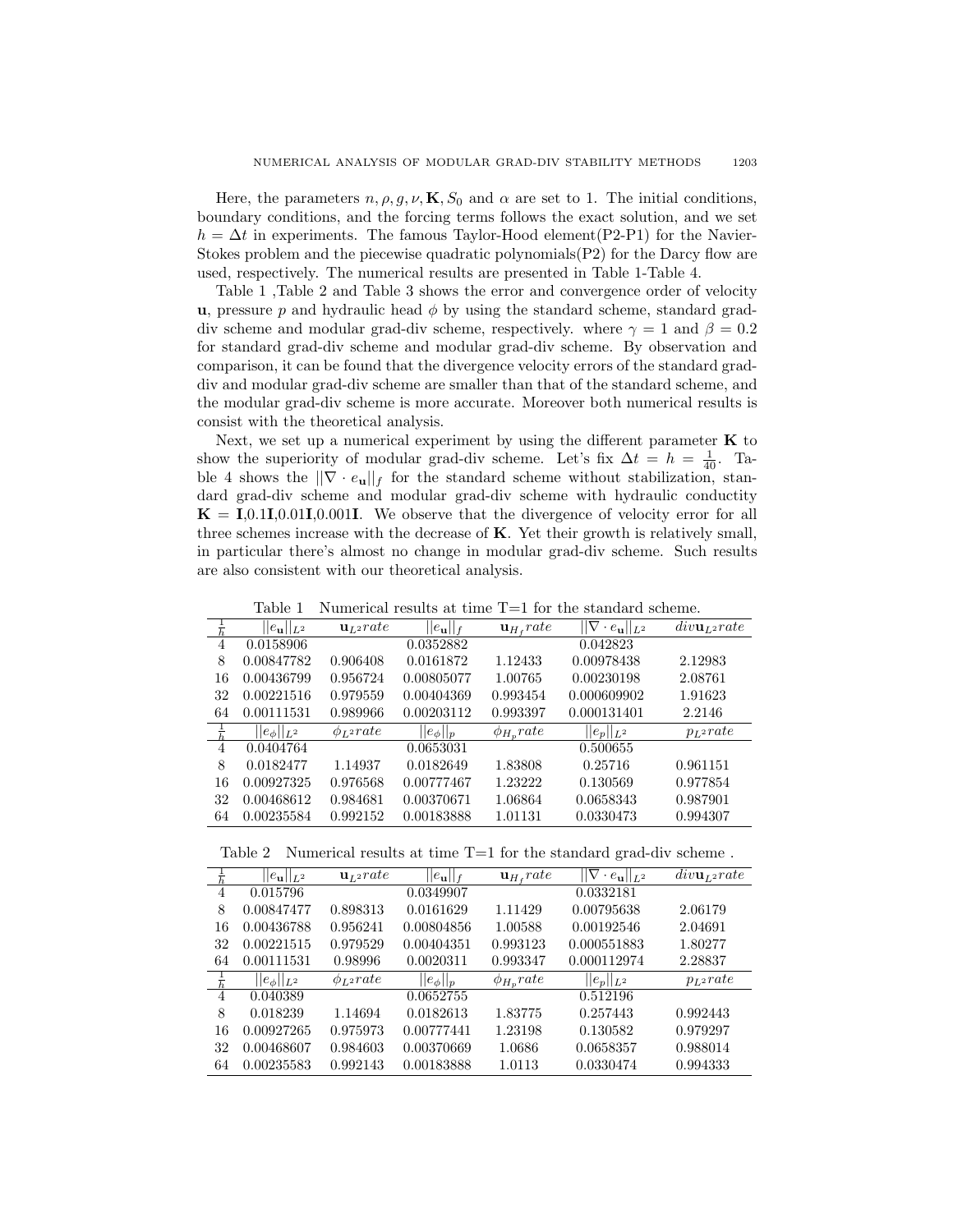|    | $  e_{\mathbf{u}}  _{L^2}$ | $\mathbf{u}_{L^2}$ rate | $  e_{\mathbf{u}}  _f$ | $\mathbf{u}_{H}$ , rate | $  \nabla \cdot e_{\mathbf{u}}  _{L^2}$ | $div \mathbf{u}_{L^2} rate$ |
|----|----------------------------|-------------------------|------------------------|-------------------------|-----------------------------------------|-----------------------------|
| 4  | 0.0161227                  |                         | 0.0422295              |                         | 0.00546336                              |                             |
| 8  | 0.00849478                 | 0.924445                | 0.0186987              | 1.17531                 | 0.00133666                              | 2.03116                     |
| 16 | 0.00436888                 | 0.959313                | 0.00849608             | 1.13807                 | 0.000250008                             | 2.41859                     |
| 32 | 0.00221526                 | 0.979787                | 0.0042394              | 1.00294                 | 7.36766e-005                            | 1.7627                      |
| 64 | 0.00111531                 | 0.990031                | 0.00204415             | 1.05236                 | 6.93936e-006                            | 3.40833                     |
|    | $  e_{\phi}  _{L^2}$       | $\phi_{L^2} rate$       | $  e_{\phi}  _p$       | $\phi_{H_n}$ rate       | $  e_p  _{L^2}$                         | $p_{L^2}rate$               |
| 4  | 0.0403803                  |                         | 0.0652523              |                         | 0.500113                                |                             |
| 8  | 0.0182335                  | 1.14706                 | 0.0182584              | 1.83747                 | 0.257152                                | 0.959633                    |
| 16 | 0.00927249                 | 0.975563                | 0.00777436             | 1.23176                 | 0.13057                                 | 0.977798                    |
| 32 | 0.00468608                 | 0.984575                | 0.0037067              | 1.06859                 | 0.0658345                               | 0.987908                    |
| 64 | 0.00235583                 | 0.992146                | 0.00183888             | 1.01131                 | 0.0330473                               | 0.994311                    |
|    |                            |                         |                        |                         |                                         |                             |

Table 3 Numerical results at time  $T=1$  for the modular grad-div scheme.

Table 4 The  $||\nabla \cdot e_{\mathbf{u}}||_f$  for the standard without grad-div scheme, standard scheme and grad-div scheme with vaying hydraulic conductivity tensor K.

| K                | Non-stabilized | Standard grad-div | modular grad-div |
|------------------|----------------|-------------------|------------------|
|                  | 0.0169173      | 0.0108085         | 0.077557         |
| $1e - 11$        | 0.0202974      | 0.0130437         | 0.0775562        |
| $1e-2\Gamma$     | 0.0464625      | 0.0301879         | 0.077554         |
| $1e-3\mathbf{I}$ | 0.124238       | 0.0824988         | 0.0775521        |
|                  |                |                   |                  |

6. Conclusion. In this paper, we extend the grad-div stabilized method from Stokes/Darcy model to Navier-Stokes/Darcy model. Stability and error estimates are provided. Numerical experiments confirm the theoretical analysis, and show that the modular grad-div scheme is more efficient than that of the standard graddiv scheme.

## REFERENCES

- <span id="page-13-1"></span>[\[1\]](http://www.ams.org/mathscinet-getitem?mr=MR2551196&return=pdf) M. Cai, M. Mu and J. Xu, [Numerical solution to a mixed Navier-Stokes/Darcy model by the](http://dx.doi.org/10.1137/080721868) [two-grid approach,](http://dx.doi.org/10.1137/080721868) SIMA J. Numer. Anal., 47 (2009), 3325–3338.
- <span id="page-13-5"></span>[\[2\]](http://www.ams.org/mathscinet-getitem?mr=MR3977207&return=pdf) Y. Chen, X. Zhao and Y. Huang, [Mortar element method for the time dependent coupling of](http://dx.doi.org/10.1007/s10915-019-00977-4) [Stokes and Darcy flows,](http://dx.doi.org/10.1007/s10915-019-00977-4) J. Sci. Comput., 80 (2019), 1310–1329.
- <span id="page-13-9"></span>[\[3\]](http://www.ams.org/mathscinet-getitem?mr=MR3785517&return=pdf) J. A. Fiordilino, W. Layton and Y. Rong, [An efficient and modular grad-div stabilization,](http://dx.doi.org/10.1016/j.cma.2018.02.023) Comput. Methods Appl. Mech. Engrg., 355 (2018), 327–346.
- <span id="page-13-7"></span>[\[4\]](http://www.ams.org/mathscinet-getitem?mr=MR953593&return=pdf) L. P. Franca and T. J. R. Hughes, [Two classes of mixed finite element methods,](http://dx.doi.org/10.1016/0045-7825(88)90168-5) Comput. Methods Appl. Mech. Engrg., 69 (1988), 89–129.
- <span id="page-13-0"></span>[\[5\]](http://www.ams.org/mathscinet-getitem?mr=MR2519594&return=pdf) V. Girault and B. Rivière, [DG approximation of coupled Navier-Stokes and Darcy equations](http://dx.doi.org/10.1137/070686081) [by Beaver-Joseph-Saffman interface condition,](http://dx.doi.org/10.1137/070686081) SIAM J. Numer. Anal., 47 (2009), 2052–2089.
- <span id="page-13-2"></span>[\[6\]](http://www.ams.org/mathscinet-getitem?mr=MR3529067&return=pdf) H. E. Jia, H. Y. Jia and Y. Q. Huang, [A modified two-grid decoupling method for the mixed](http://dx.doi.org/10.1016/j.camwa.2016.06.033) [Navier-Stokes/Darcy model,](http://dx.doi.org/10.1016/j.camwa.2016.06.033) Comput. Math .Appl., 72 (2016), 1142–1152.
- <span id="page-13-3"></span>[\[7\]](http://www.ams.org/mathscinet-getitem?mr=MR3911900&return=pdf) H. E. Jia, Y. S. Zhang and J. P. Yu, [Partitioned time stepping method for fully evolutionary](http://dx.doi.org/10.4208/aamm.oa-2018-0102) [Navier-Stokes/ Darcy flow with BJS interface conditions,](http://dx.doi.org/10.4208/aamm.oa-2018-0102) Adv. Appl. Math. Mech., 11 (2019), 381–405.
- <span id="page-13-4"></span>[\[8\]](http://www.ams.org/mathscinet-getitem?mr=MR3898066&return=pdf) X. F. Jia, J. C. Li and H. E. Jia, [Decoupled characteristic stabilized finite element method for](http://dx.doi.org/10.1002/num.22300) [time-dependent Navier-Stokes/Darcy model,](http://dx.doi.org/10.1002/num.22300) Numer. Meth. Part D. E., 35 (2019), 267–294.
- <span id="page-13-10"></span>[\[9\]](http://www.ams.org/mathscinet-getitem?mr=MR3647787&return=pdf) H. Y. Jia, P. L. Shi, K. T. Li and H. E. Jia, A decoupling method with different subdomain time steps for the non-stationary Navier-Stokes/Darcy model, J. Comput. Math., 35 (2017), 319–345.
- <span id="page-13-8"></span>[\[10\]](http://www.ams.org/mathscinet-getitem?mr=MR2802099&return=pdf) A. Linke, L. G. Rebholz and N. E. Wilson, [On the convergence rate of grad-giv stabilized](http://dx.doi.org/10.1016/j.jmaa.2011.03.019) [Taylor-Hood to Scott-Vogelius solutions of incompressible flow problems,](http://dx.doi.org/10.1016/j.jmaa.2011.03.019) J. Math. Anal. Appl., 381 (2011), 612–626.
- <span id="page-13-6"></span>[\[11\]](http://www.ams.org/mathscinet-getitem?mr=MR4049274&return=pdf) X. Lu and P. Huang, [A modular grad-div stabilization for the 2D/3D nonstationary incom](http://dx.doi.org/10.1007/s10915-019-01114-x)[pressible magnetohydrodynamic equations,](http://dx.doi.org/10.1007/s10915-019-01114-x) J. Sci. Comput., 82 (2020), Paper No. 3, 24 pp.